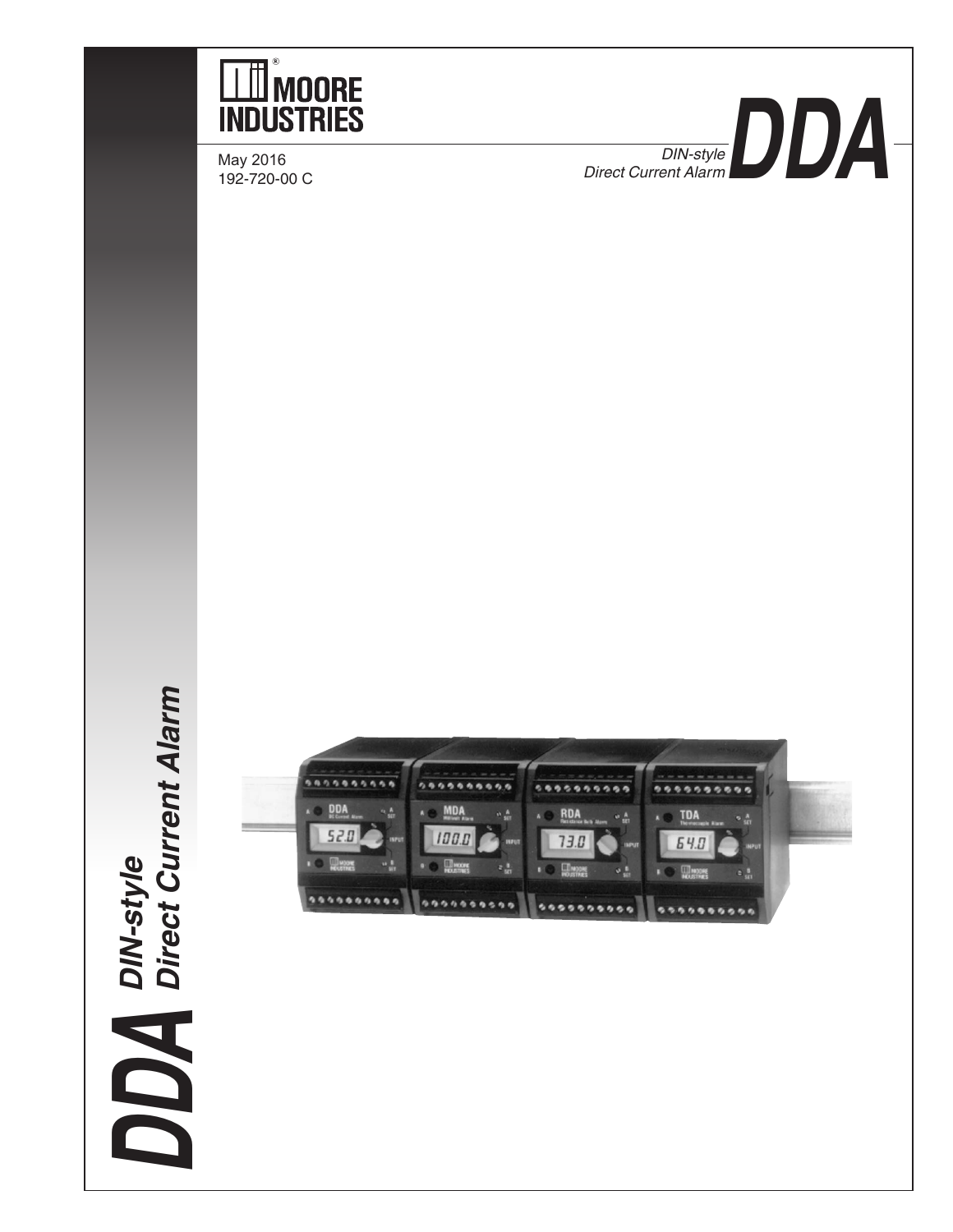# **Table of Contents**

| 22 |
|----|

# **List of Figures and Tables**

| Figure 14. Installing the Dual-alarm DDA with the Double-pole/Single-throw, Normally Open Relays Option  17  |  |
|--------------------------------------------------------------------------------------------------------------|--|
| Figure 15. Installing the Dual-alarm DDA with the Double-pole/Single-Throw, Normally Closed Relays Option 18 |  |
| Figure 16. Installing the Dual-alarm DDA with the Double-pole/Single Throw, Normally Open/Normally Closed    |  |
|                                                                                                              |  |
|                                                                                                              |  |
|                                                                                                              |  |
|                                                                                                              |  |
|                                                                                                              |  |
|                                                                                                              |  |
|                                                                                                              |  |
|                                                                                                              |  |
|                                                                                                              |  |
|                                                                                                              |  |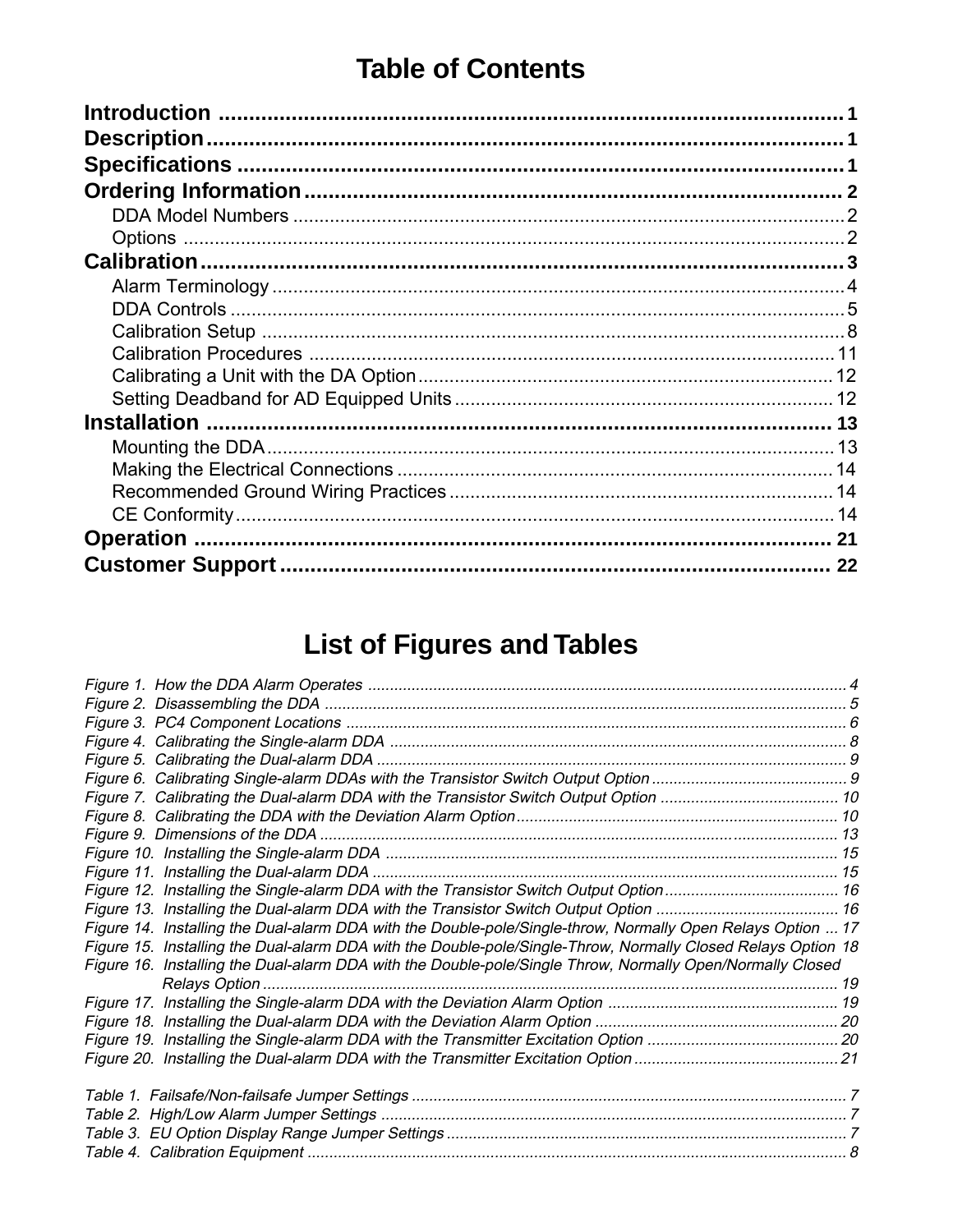# **DDA** Page 1

# **Introduction**

Moore Industries' DIN-style Direct Current alarm, the DDA, accepts all standard process current and voltage inputs and provides an alarm response to input that falls outside of an adjustable preset limit. The DDA comes in single- and dual- alarm models. The dual-alarm model allows two separate trip points to be configured per module.

This manual contains the information necessary to calibrate, install, operate, maintain, and troubleshoot the DDA. It includes a brief unit description, a table of performance and operational specifications, and an explanation of Moore Industries' model number based product data tracking system.

The following guidelines are used throughout the manual:

**WARNING** – Hazardous procedure or condition that could injure the operator.

**Caution** – Hazardous procedure or condition that could damage or destroy the unit.

Note – Information that is helpful for a procedure, condition, or operation of the unit.

## **Description**

The DDA is a 4-wire, process alarm that is powered by an external 24 Vdc power source. It accepts standard process current or voltage (factory-set) and responds to a user-adjustable trip point by changing the output state when the input exceeds the trip point setting. The output is either a normally-open (NO) or normally-closed (NC) relay contact-closure (standard), or an opto-isolated, open-collector transistor (optional).

The DDA is factory-set for single- or dual-alarm operation. Standard single-alarm units have a double-pole, double-throw (DPDT) relay output (output A). Standard dual-alarm units have two singlepole, double-throw (SPDT) relay outputs (outputs A and B).

The standard DDA has a built-in 1.0 percent dead band. The unit resets when the input signal has crossed over the trip point on its return to the userselected non-alarm range, and is 1.0 percent of span beyond the trip point.

The unit housing is a plastic, DIN-style case that can be mounted on either a DIN-style top-hat rail (standard) or G-rail (optional). Refer to the Installation Section for housing dimensions.

# **Specifications**

| Peformance | <b>Display Accuracy:</b><br>$\pm 0.1\%$ of input span;<br>$±1$ count to include<br>repeatability,<br>hysteresis, and<br>adjustment<br>resolution<br><b>Repeatability: Trip</b>                                                                                                       | <b>Peformance</b><br>(continued) | <b>RFI/EMI Effect: With field</b><br>strengths of 10V/m, at<br>frequencies of 20-500 Mhz.<br>unit will not go into alarm<br>status unless process<br>variable is within $±1.0\%$ of<br>trip point                                                                                                                                                                                                                                                                 | <b>Adjustments Internal Adjustments Type:</b><br>(continued) Multiturn potentiometers<br><b>Zero:</b> Adjustable to $\pm 10\%$ of<br>span<br><b>Span:</b> With full scale input,<br>output is adjustable to 100%,<br>$±10\%$ of span.                                                                                                                                                                                     |
|------------|--------------------------------------------------------------------------------------------------------------------------------------------------------------------------------------------------------------------------------------------------------------------------------------|----------------------------------|-------------------------------------------------------------------------------------------------------------------------------------------------------------------------------------------------------------------------------------------------------------------------------------------------------------------------------------------------------------------------------------------------------------------------------------------------------------------|---------------------------------------------------------------------------------------------------------------------------------------------------------------------------------------------------------------------------------------------------------------------------------------------------------------------------------------------------------------------------------------------------------------------------|
|            | point repeats within<br>$±0.1\%$ of input span<br>Dead Band: 1% of<br>input span (stan-<br>dard)<br><b>Signal Response:</b><br>-3dB @ 5Hz typical<br>(low pass)<br><b>Alarm Response:</b><br>50 milliseconds<br>standard<br><b>Isolation: 500Vac.</b><br>input to output to<br>power |                                  | Ambient Range: $-18^{\circ}$ C to 65 $^{\circ}$ C<br>Temperature (0°F to 149°F)<br><b>Effect:</b> $\pm 0.018\%$ of span/°C<br><b>Adjustments Front Panel Adjustments</b><br><b>Type: Multiturn</b><br>potentiometers<br>Trip Point(s): Adjust over a<br>range of -5% to 105% of<br>span, typical<br><b>Input/Trip Point Viewing:</b><br>Two or three-position rotary<br>switch allows selection of<br>viewing the Input, Trip A, or<br>Trip B on the integral LCD | <b>Indicators Display: 31/2 digit LCD</b><br>displays either Input, Trip A<br>setting, or Trip B setting as<br>determined by rotary switch;<br>display indicates from -5.0%<br>to 105% of input span and id<br>linear with respect to the<br>input signal<br>Trip Point: Led(s) on front<br>panel indicates alarm status<br>for each trip point ("ON" LED<br>indicates energized relay)<br>Weight 297 grams (10.5 ounces) |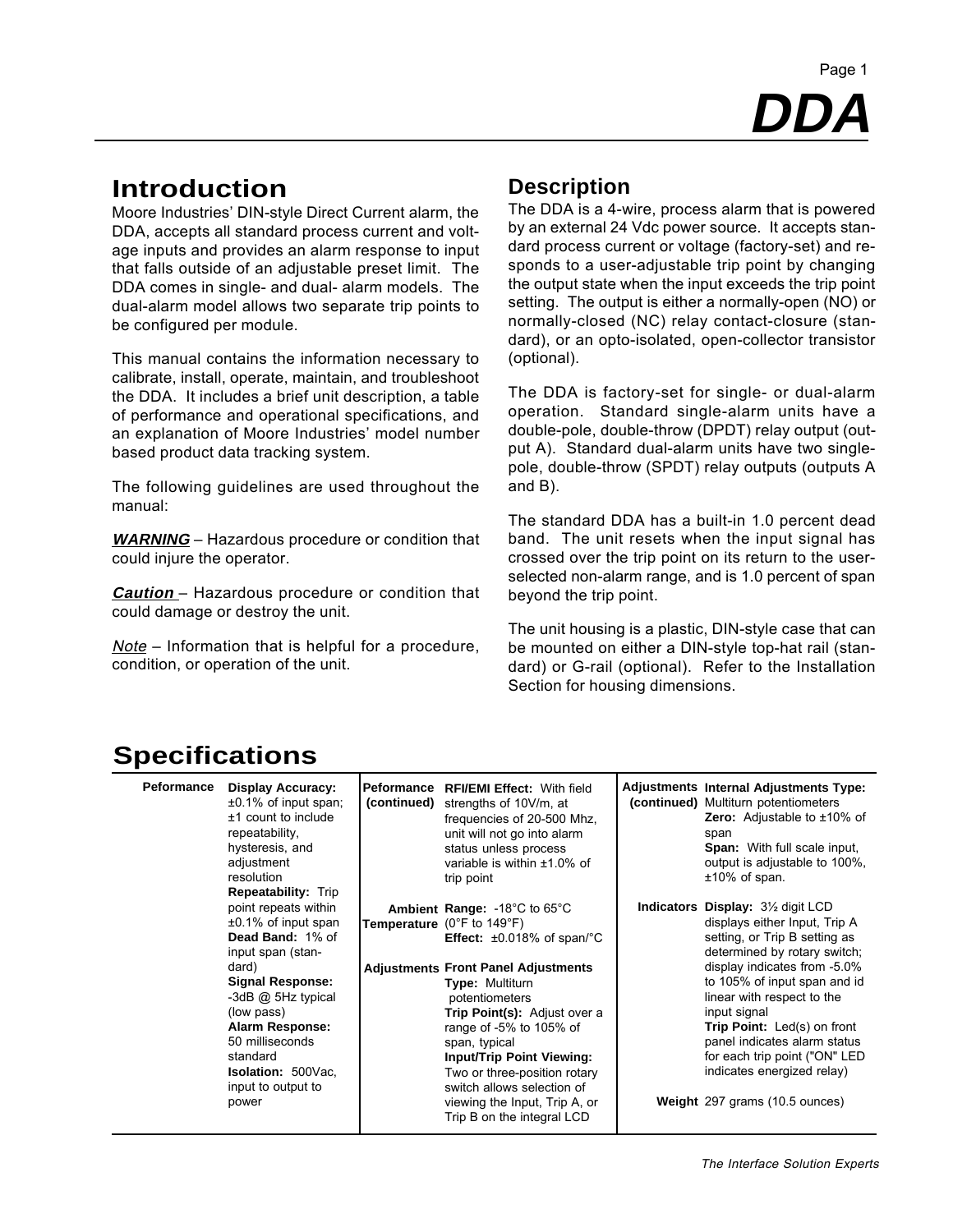# **Ordering Information**

| Unit       | Input                                                                                                                                                                       | Output                                                                                                                                                                                                                                                                                                                                                                                                                                                                                                                                                                                                                                                                                | Power                                                                                                              | <b>Options</b>                                                                                                                                                                                                                                                                                                                                                                                                                                                                                                             | <b>Housing</b>                                                                                                                  |
|------------|-----------------------------------------------------------------------------------------------------------------------------------------------------------------------------|---------------------------------------------------------------------------------------------------------------------------------------------------------------------------------------------------------------------------------------------------------------------------------------------------------------------------------------------------------------------------------------------------------------------------------------------------------------------------------------------------------------------------------------------------------------------------------------------------------------------------------------------------------------------------------------|--------------------------------------------------------------------------------------------------------------------|----------------------------------------------------------------------------------------------------------------------------------------------------------------------------------------------------------------------------------------------------------------------------------------------------------------------------------------------------------------------------------------------------------------------------------------------------------------------------------------------------------------------------|---------------------------------------------------------------------------------------------------------------------------------|
| <b>DDA</b> | Current:<br>0-20 mA @25 $\Omega$<br>1-5 mA $@100\Omega$<br>4-20 mA @25 $\Omega$<br>10-50 mA $@10\Omega$<br>Voltage @ 1M $\Omega$<br>$0-1V$<br>$0-5V$<br>$1-5V$<br>$0 - 10V$ | Alarm Configuration: (High/Low and<br>Failsafe/Non-Failsafe are jumper-<br>selectable)<br><b>SH1</b> Single, High, Failsafe<br><b>SH2</b> Single, High, Non-Failsafe<br><b>SL1</b> Single, Low, Failsafe<br><b>SL2</b> Single, Low, Non-Failsafe<br>DH1L1 Dual, High/Low, Failsafe<br><b>DH2L2</b> Dual, High/Low, Non-Failsafe<br><b>DH1H1</b> Dual, High/High, Failsafe<br><b>DH2H2</b> Dual, High/High, Non-Failsafe<br>DL1L1 Dual, Low/Low, Failsafe<br>DL2L2 Dual, Low/Low, Non-Failsafe<br>(DPDT relays standard on single alarms,<br>SPDT relays standard on dual alarms;<br>relay contacts rated 5A @ 116Vac or<br>28Vdc or 2A @ 249Vac; all non-inductive<br>loads, 50/60Hz) | <b>24DC</b><br>Accepts<br>24Vdc.<br>±10% (1.5<br>to 2.5 watts<br>nominal:<br>3.3 watts<br>max., with<br>TX option) | -AD Adjustable Deadband<br><b>-AR</b> Alarm Response time delay<br>-DA Deviation Alarm<br>- <b>DPSTNO</b> DPST Normally Open<br>relays (dual alarms)<br>-DPSTNONC DPST with one<br>Normally Open and one<br>Normally Closed contact per<br>relay (dual alarms)<br>-EU Indicator displays in<br>engineering units<br><b>-GR</b> Adaptor for mounting on a<br>DIN (50035-G32) G-rail<br>-HS Hermetically Sealed relays<br>-MR Manual Reset<br><b>-TSO</b> Transistor Switch Output<br>-TX 2-wire Transmitter Excita-<br>tion | <b>DIN</b><br>Thermoplastic,<br>DIN-style rail<br>(35mm Top Hat<br>Rail) mount<br>housing with<br>removable<br>terminal blocks. |

#### **DDA Model Numbers**

To order additional or replacement modules for your system, refer to the Ordering Information table and "build" a model number using the information in bold text. Specify the following in order:

#### **Product / Input / Output / Power / Option [Housing]**

For example, specify:

#### **DDA / 4-20MA / DH1L2 / 24DC / -AR5 [DIN]**

### **Options**

The following options are available with the DDA:

**AD Option.** Adjustable Deadband. Allows you to adjust the deadband to any value between 1 and 20 percent of span. (Not available with MR Option.)

**AR Option.** Alarm Response delay. A factory-set option which causes the output to react to an alarm condition after a specified time delay. The available delays are between 1-30 seconds.

**DA Option.** Deviation Alarm. Accepts input from two sources and then displays a value that is proportional to the difference between the two signals. When both input signals are equal to each other, the LCD will display 50.0 percent. This is true regardless of what the actual value of the inputs are, as long as they are of equal value. If either input signal varies, the proportional difference between the two values will be added to or subtracted from the balanced indication of 50.0 percent that is displayed on the LCD. (Not available with TX Option.)

**DPSTNO Option.** Double-Pole/Single-Throw with Normally Open relays. Requires dual alarms.

**DPSTNC Option.** DPST Normally Closed relays. Requires dual alarms.

**DPSTNONC Option.** DPST with one normally open and one normally closed contact per relay. Requires dual alarms.

**EU Option.** Engineering Units. Provides userselectable values for display in the range of 0-200 through 0-1999. (Consult factory for engineering unit values not starting at zero.) This option also allows for changing the position of the decimal point to any one of three locations.

**GR Option.** G-Rail. Adaptor for mounting on a DIN (EN50035) G-rail.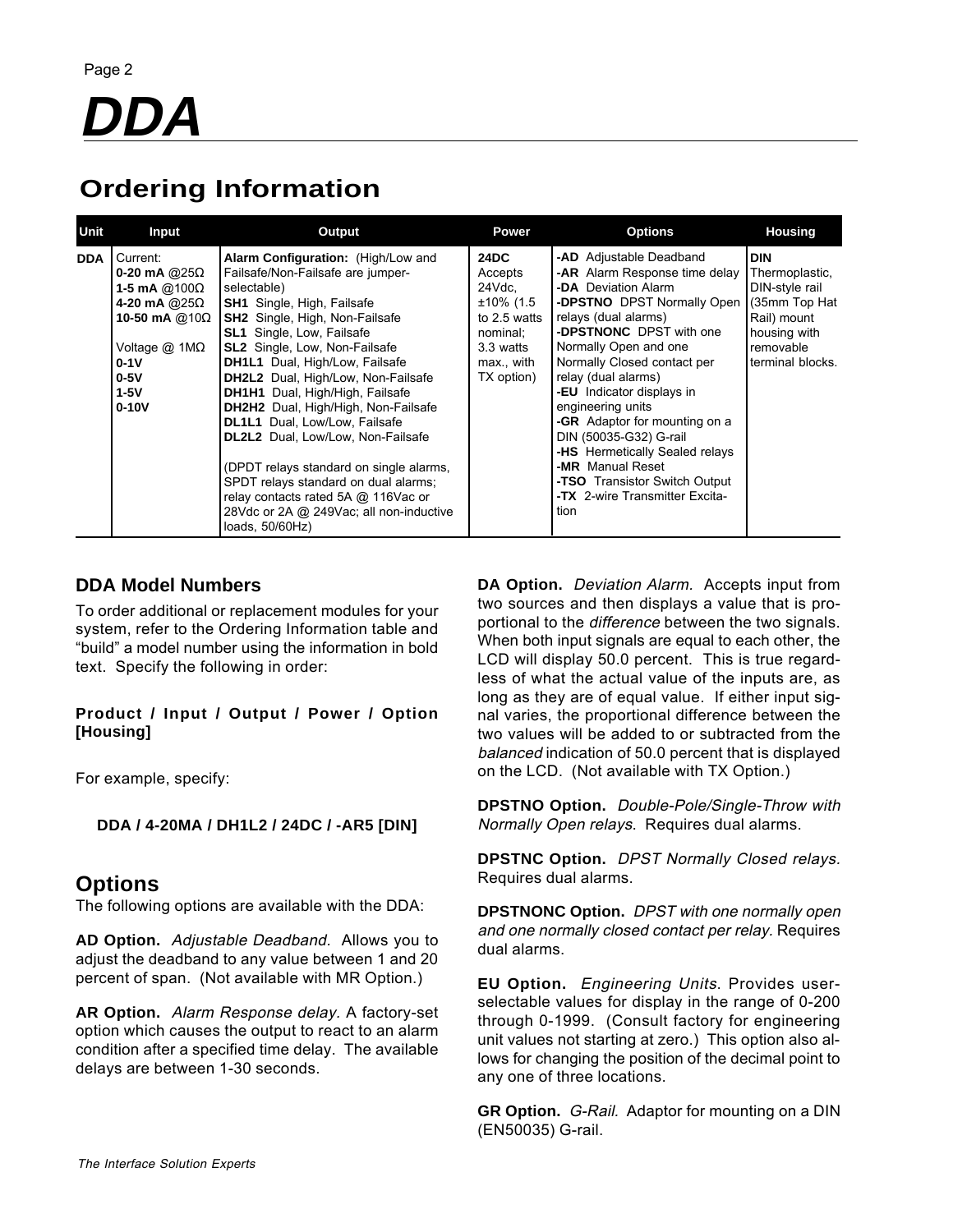**DDA** Page 3

**HS Option.** Hermetically sealed relays rated 3A @ 28Vdc non-inductive or 1A @ 120Vac non-inductive, 50/60Hz.

**MR Option.** Manual Reset. A pair of terminals (labeled "RS" and located on the same terminal strip as the other alarm output contacts) are provided for each output. These must be shorted momentarily to clear an alarm condition. (Non-latching pushbuttons must be supplied by the user. Toggle or latching switches are not recommended because the alarm cannot go into an alarm state if the RS terminals are permanently closed.) (Not available with the AD Option.)

Note: Units equipped with the MR option must be reset manually after input returns to a nonalarm level.

**TSO Option.** Transistor Switch Output. Provides an open-collector transistor output instead of the standard contact closure relay(s). Can switch 60mA at 60Vdc maximum.

**TX Option.** Transmitter Excitation. Provides 24 Vdc at 25 mA to drive a process loop directly from the DDA. (Not available with the DA Option or with 10- 50 mA input units.)

## **Calibration**

Prior to shipment, every DDA is subjected to rigorous testing by our team of skilled technicians. Every product Moore Industries manufactures, sells and services is guaranteed to meet the strict quality standards that have become synonymous with our name.

Before placing your DDA into service, a bench check of basic operation is recommended to ensure that the unit hasn't sustained any damage during transit, and to set zero and span for your application.

#### **Every unit should be:**

- Checked to verify that the appropriate DDA model has been ordered for the intended application.
- Connected in a calibration setup and checked for desired output.
- Adjusted for desired zero and span.
- Checked for proper trip point, TSO output or relay function.

Even if a unit has been configured to your specifications by the factory (factory calibration), it is a good idea to perform a simple bench check. The procedures provide a safe means to uncover any unit damage that may have occurred during shipping, and offer a familiarization with DDA operation in the safety of a testing environment, separate from the intended process or application.

These procedures should be carried out in an environment appropriate for general testing of electronic equipment. Use a technician's bench or a similar, lab-type environment.

The DDA has internal and external potentiometer adjustments. All configuration jumpers are inside the unit. Some user-selectable features require a combination of potentiometer adjustments and jumper settings to set them. Use of the jumpers and potentiometers is described later in this section.

Although the front panel LCD and LEDs are very useful for making adjustments, additional test equipment is required to bench check and calibrate the DDA. A list of the calibration equipment required and its hookup are described later in this section.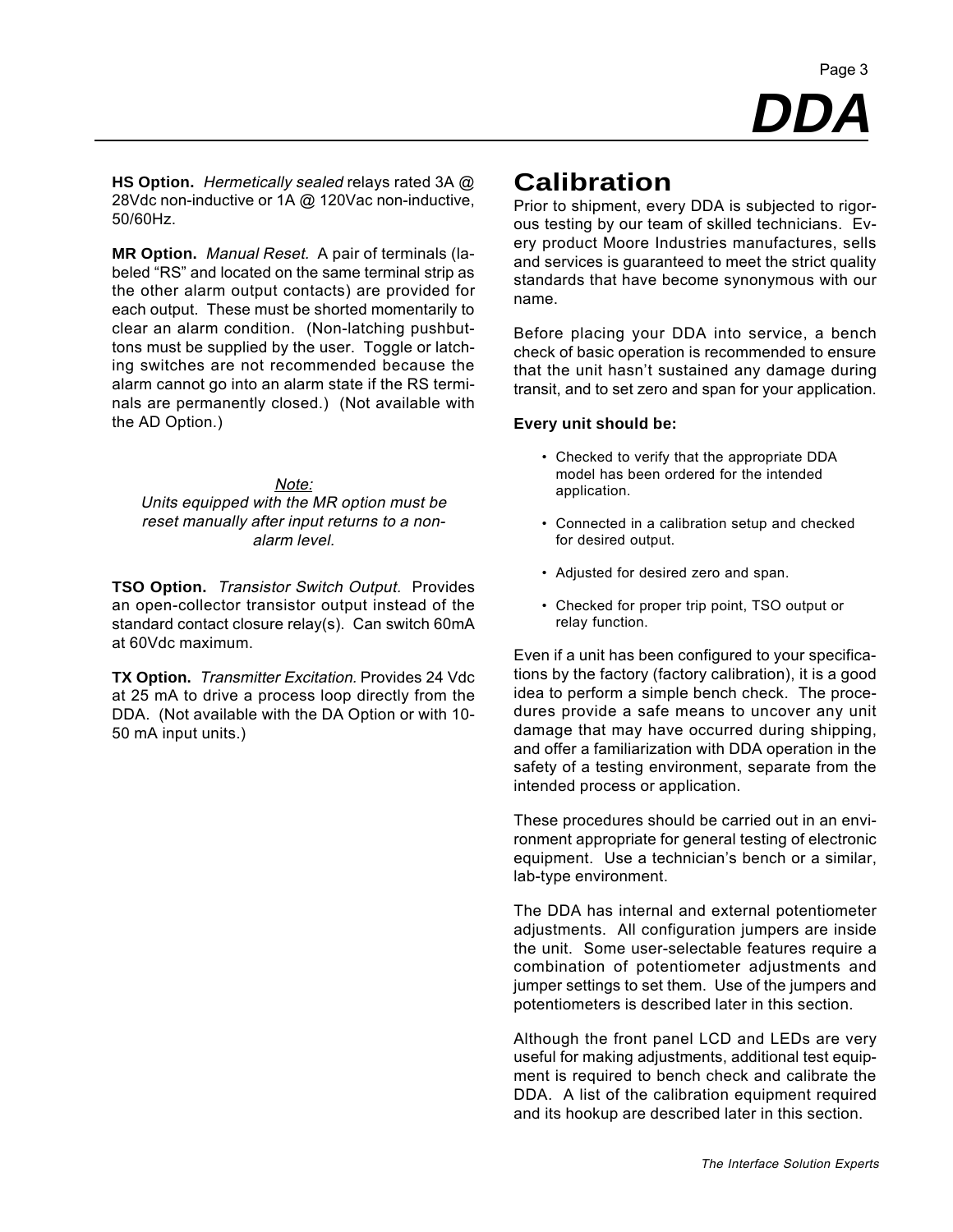# *DDA*

# **Alarm Terminology**

Moore Industries suggests that all users take a few moments to become familiar with some of the terms associated with the use of process instrumentation alarms.

Figure 1 illustrates the way the DDA alarm operates. For more in depth information, contact the factory for a copy of Moore Industries' publication *"Alarm Trips: The Ups and Downs"*.

**Trip Point** is the process input level at which the user wants an alarm relay to change state, typically going into an alarm condition, or *"tripping"*. The DDA alarm trip point is set by adjusting the TRIP potentiometer.

**High Alarms** trip when the process input goes above the trip point. **Low Alarms** trip when the process input drops below the trip point. The DDA alarm output can be set to function as either a high or low alarm.

**Reset Point** is the process input level at which the alarm relay changes state, going from alarm to nonalarm. The reset point is not necessarily the same as the trip point, because most applications call for a buffer zone or *"deadband"* around the trip point to allow for minute fluctuations in the process input.

**Deadband** is the range in which an alarm relay remains in an alarm condition even after the monitored process variable input has returned to a safe level, at or below/above the trip point setting. The standard deadband for the DDA is 1% of the input span unless the unit is equipped with the AD option. AD units have an adjustable deadband of 1-20% of the input span.

The relays of a **Failsafe Alarm** are de-energized when tripped or power is lost, energized when the process input is at a non-alarm level. **Non-failsafe Alarm** relays are energized when tripped, de-energized when the process input is at a non-alarm level. The DDA alarm option can be switched from failsafe to non-failsafe at any time by changing the jumper settings.

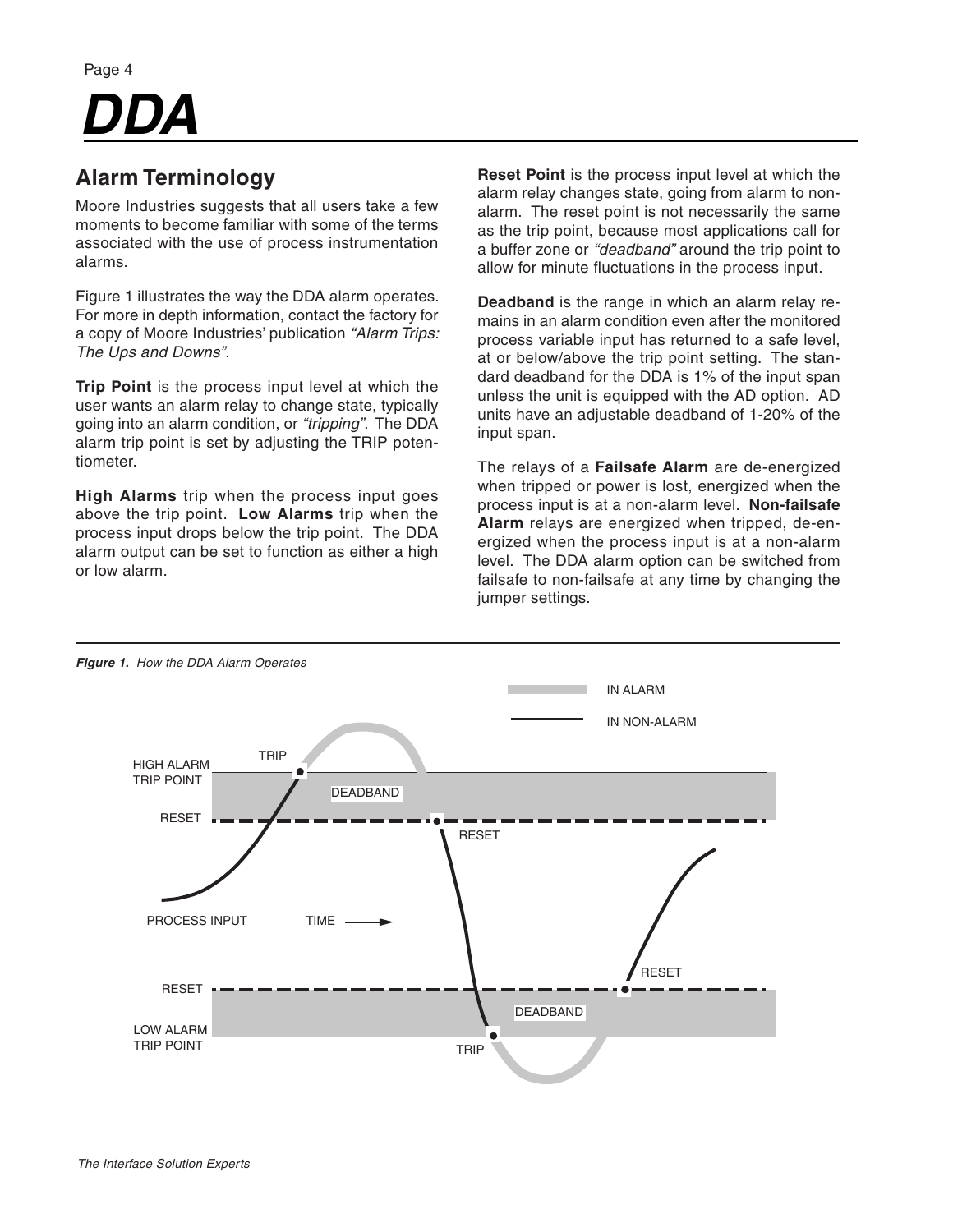# **DDA** Page 5

### **DDA Controls**

The DDA's controls consist of: the Display Control located on the front panel, the internal jumpers, and the internal and external potentiometer adjustments.

**Display Control**. The Display Control allows you to select the currently applied input signal or a trip point setting for viewing on the LCD.

When the Display Control is rotated to the position labeled "INPUT", the LCD displays a percent of span. For units equipped with the EU Option, the displayed values depend on the user-selected range that the unit is configured for.

To view the A or B trip point setting, rotate the Display Control to the position labeled "A" or "B", respectively. The trip point setting(s) can be varied at this point by adjusting the corresponding trip point potentiometer.

Single-alarm units have a single trip point setting designated as "A" on the front panel. Rotating the Display Control to position A displays the trip point setting for output A in a percent of span for standard units (a unique value is displayed for DDAs with the EU Option). The A trip point potentiometer is used to adjust the trip point setting to the desired value (see Figure 2).

Dual-alarm units have two trip point settings: A and B. Rotating the Display Control to either trip point displays the corresponding trip point setting on the LCD. A separate potentiometer is provided for each trip point. Single-alarm units have only an "A" trip point potentiometer. Figure 2 shows the location of the trip point potentiometers for dual and singlealarm units. Single-alarm units do not have "B" trip point potentiometers.

Units equipped with the Engineering Units (EU) Option display the input and trip point values in userspecified units-of-measure.



The Interface Solution Experts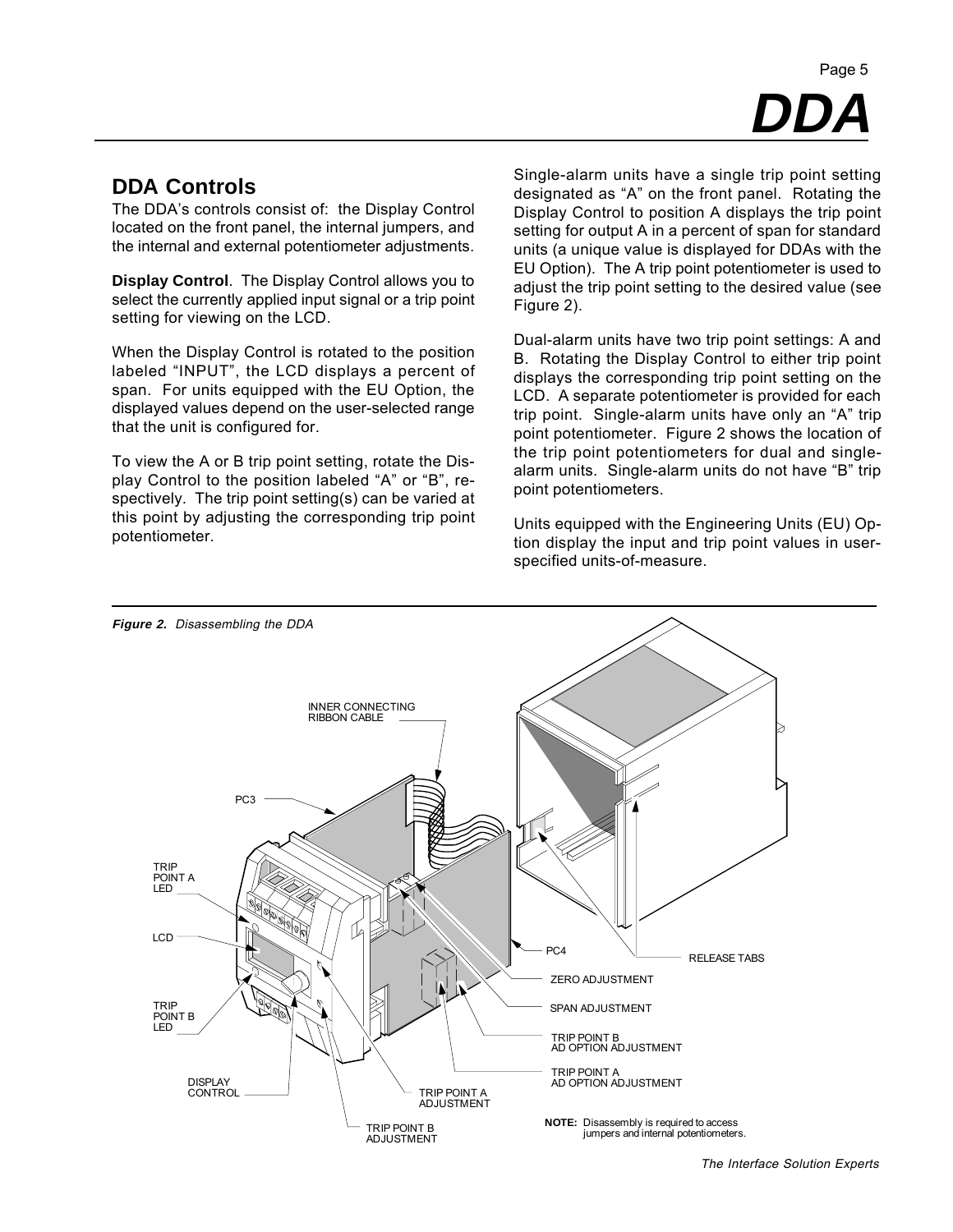# **DDA**

**Jumpers**. The DDA is field-configured with removable jumpers for the following functions:

- High- or low-alarm configuration
- Failsafe or non-failsafe operation
- Engineering units range (EU Option)
- Decimal point position on the LCD (EU Option)

All jumpers are located on PC4 (see Figure 2). These are accessed by removing the DIN housing. To remove the housing, pry each of the release tabs outward with a screwdriver. After the first release tab is open, pull the unit forward to keep the tab from reinserting itself. Use the screwdriver to pry out the second tab, then pull the unit from the housing. The jumper and potentiometer locations are shown in Figure 3.

Table 1 (see page 7) lists the jumper settings for failsafe or non-failsafe modes. Table 2 (see page 7) lists the jumper settings for high- or low-alarm operation. Table 3 (see page 7) lists the jumper settings for the EU Option and decimal point position.

Match the jumper designations in Figure 3 with the jumper tables to identify the location of the jumper pins to be shorted.

#### **Caution:**

Use static control procedures when changing jumper settings in order to avoid damaging the DDA's internal components.

**Potentiometers**. The trip point adjustments are the external potentiometers located on the front panel. One trip-point potentiometer is provided for singlealarm units, and two are provided for dual-alarm units. The trip point potentiometers vary the trip point settings within the established display range of the unit. Figure 2 on page 5 shows the location of trip point potentiometers A and B.

The Zero and Span Potentiometers and the Adjustable Dead Band Potentiometers (with AD Option only) are adjusted internally. These potentiometers are located on PC4. The DDA must be disassembled to access them. Figure 3 shows the location of these potentiometers on PC4.

**Figure 3.** PC4 Component Locations

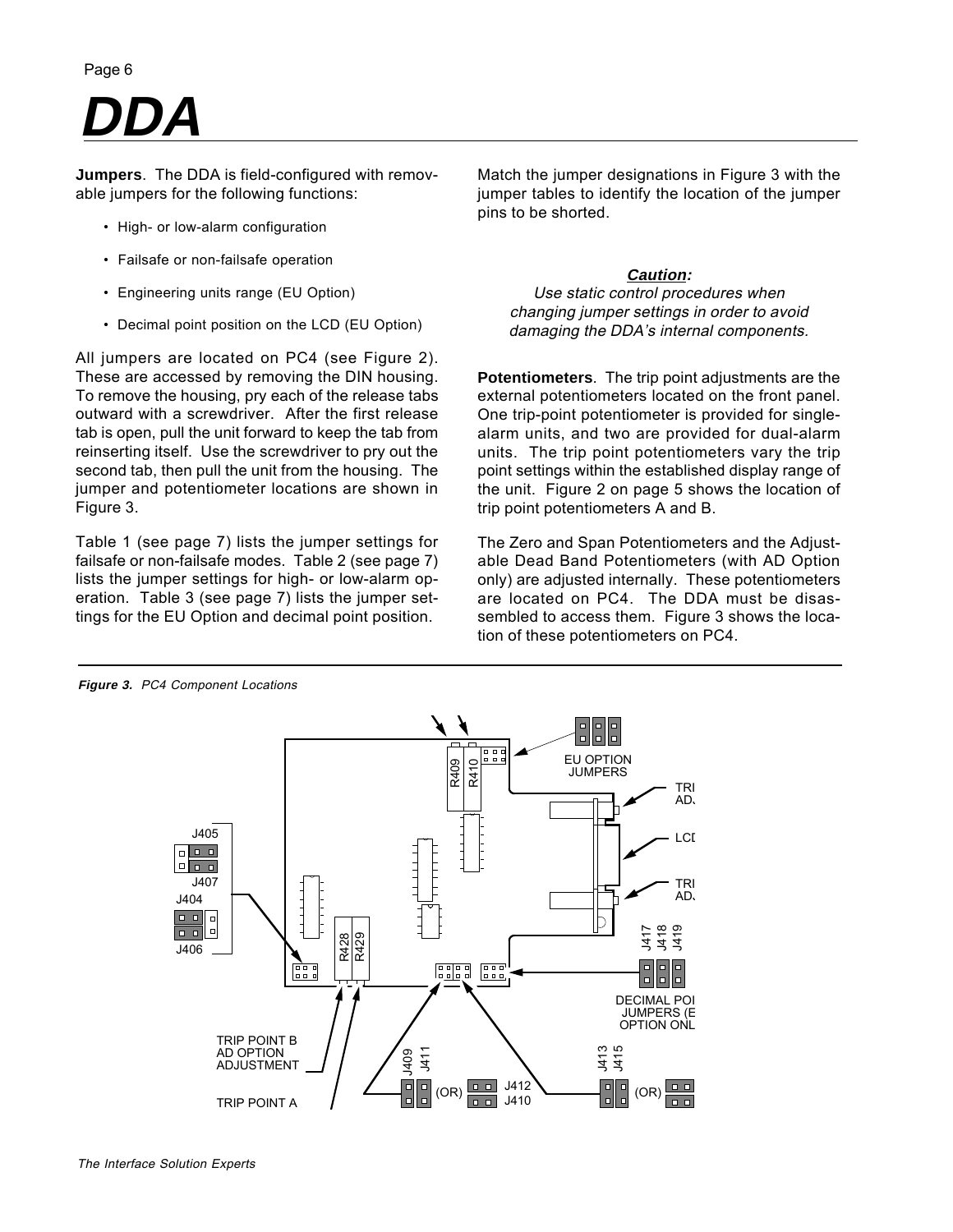**Table 1.** Failsafe/Non-failsafe Jumper Settings **Table 2.** High/Low Alarm Jumper Settings

| Channel/Mode          | J406      | <b>J407</b> |
|-----------------------|-----------|-------------|
| A/Failsafe            | Installed | Stored      |
| A/Non-Failsafe        | Stored    | Installed   |
|                       | J404      | J405        |
| <b>B/Failsafe</b>     | Installed | Stored      |
| <b>B/Non-Failsafe</b> | Stored    | Installed   |

| Channel/<br><b>Status</b> |           |           | <b>Jumpers</b> |             |
|---------------------------|-----------|-----------|----------------|-------------|
|                           | J409      | J410      | J411           | <b>J412</b> |
| A/High                    | Stored    | Installed | Stored         | Installed   |
| A/Low                     | Installed | Stored    | Installed      | Stored      |
|                           | J413      | J414      | J415           | J416        |
| <b>B/High</b>             | Stored    | Installed | Stored         | Installed   |
| <b>B/Low</b>              | Installed | Stored    | Installed      | Stored      |

**Table 3.** EU Option Display Range Jumper Settings

| <b>Display Ranges</b> | <b>Range Jumpers</b> |           |           |           | <b>Decimal Point Jumpers</b> |           |
|-----------------------|----------------------|-----------|-----------|-----------|------------------------------|-----------|
|                       | J401                 | J402      | J403      | J417      | J418                         | J418      |
| 0-.200 to 0-.249      | Stored               | Stored    | Installed | Stored    | Stored                       | Installed |
| 0-.250 to 0-.499      | Stored               | Installed | Stored    | Stored    | Stored                       | Installed |
| 0-.500 to 0-.999      | Installed            | Stored    | Stored    | Stored    | Stored                       | Installed |
| 0-1.000 to 0-1.999    | Stored               | Stored    | Stored    | Stored    | Stored                       | Installed |
|                       |                      |           |           |           |                              |           |
| $0-2.00$ to $0-2.49$  | Stored               | Stored    | Installed | Stored    | Installed                    | Stored    |
| $0-2.50$ to $0-4.99$  | Stored               | Installed | Stored    | Stored    | Installed                    | Stored    |
| 0-5.00 to 0-9.99      | Installed            | Stored    | Stored    | Stored    | Installed                    | Stored    |
| 0-10.00 to 0-19.99    | Stored               | Stored    | Stored    | Stored    | Installed                    | Stored    |
|                       |                      |           |           |           |                              |           |
| 0-20.0 to 0-24.9      | Stored               | Stored    | Installed | Installed | Stored                       | Stored    |
| $0-25.0$ to $0-49.0$  | Stored               | Installed | Stored    | Installed | Stored                       | Stored    |
| 0-50.0 to 0-99.9      | Installed            | Stored    | Stored    | Installed | Stored                       | Stored    |
| 0-100.0 to 0-199.9    | Stored               | Stored    | Stored    | Installed | Stored                       | Stored    |
|                       |                      |           |           |           |                              |           |
| 0-200 to 0-249        | Stored               | Stored    | Installed | Stored    | Stored                       | Stored    |
| 0-250 to 0-499        | Stored               | Installed | Stored    | Stored    | Stored                       | Stored    |
| 0-500 to 0-999        | Installed            | Stored    | Stored    | Stored    | Stored                       | Stored    |
| 0-1000 to 0-1999      | Stored               | Stored    | Stored    | Stored    | Stored                       | Stored    |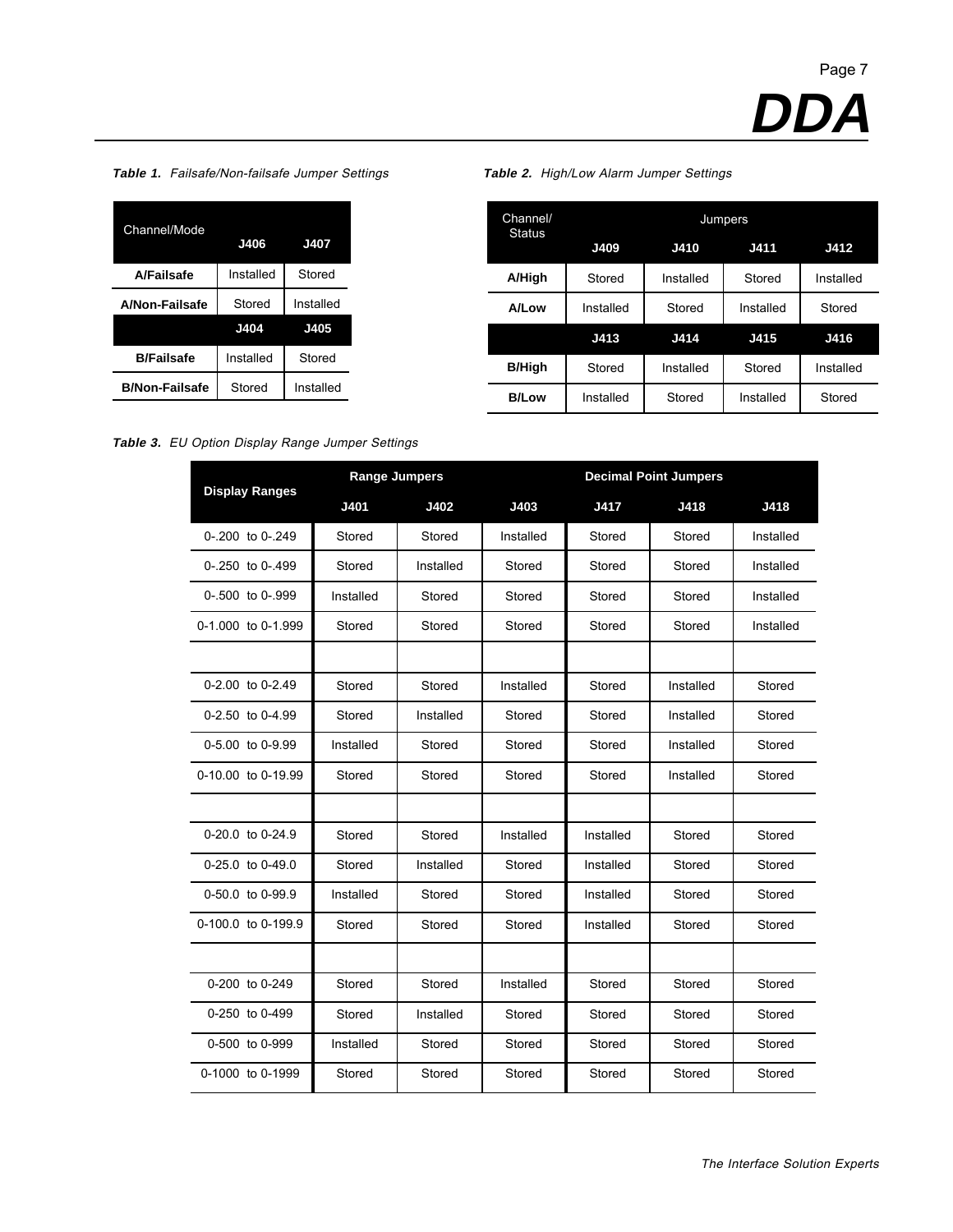# **DDA**

## **Calibration Setup**

Table 4 lists the equipment required to calibrate the DDA.

Figures 4 and 5 (see pages 8 and 9, respectively) show the calibration hookup required for single- and dual-alarm units with relay outputs. Figures 6 and 7 (see pages 9 and 10, respectively) show the hookup required for single- and dual-alarm units with the TSO Option. Figure 8 on page 10 shows the hookup required to calibrate a unit with the (DA) Option. The tables adjacent to each drawing contain the terminal designations. Use these in conjunction with the calibration drawings to connect the DDA.

| <b>Equipment</b>                                  | <b>Description</b>                                                                                                                            |
|---------------------------------------------------|-----------------------------------------------------------------------------------------------------------------------------------------------|
| Adjustable<br>Current or<br><b>Voltage Source</b> | Appropriate for the input type and<br>capable of producing the input range<br>necessary for the unit (two sources<br>required for -DA option) |
| Ohmmeter                                          | Accurate to within 1%                                                                                                                         |
| <b>DC Voltmeter</b><br>(optional)                 | Voltmeter: accuracy to 0.05% or better                                                                                                        |
| <b>Milliammeter</b><br>(optional)                 | Accuracy of 0.05% or better                                                                                                                   |
| <b>Power Supply</b>                               | 24Vdc @ 1A                                                                                                                                    |
| <b>Screwdriver</b>                                | Slotted-head; head width no greater<br>than $2.54 \, \text{mm}$ (0.1 in)                                                                      |

**Table 4.** Calibration Equipment

| <b>OHMMET ER</b><br>24 VDC<br>POWER SQURCE<br>See notes    |                                                                                                                                | <b>Terminal</b><br><b>Numbers</b> | <b>Terminal</b><br><b>Numbers</b> |
|------------------------------------------------------------|--------------------------------------------------------------------------------------------------------------------------------|-----------------------------------|-----------------------------------|
| のののの<br>Ø<br>Ø)                                            | NOTES:                                                                                                                         |                                   | $+IN$                             |
| See not es<br>11 12 13 14 15 16 17 18                      | 1) Either a milliameter or a<br>dc voltmeter is required<br>for calibraion, but not both.                                      | $\overline{2}$                    | $-IN$                             |
| <b>IRIP</b><br>A<br>D.C.CURRENT ALARM                      | 2) On actual units, the<br>terminal numbers appear on                                                                          | 9                                 | Manual Reset (Optional)           |
| ℅                                                          | the side of the unit.<br>3) On most ohmmeters, only<br>NO or NC can be tested at a<br>time. Connect the one that is<br>needed. | 10                                | Manual Reset (Optional)           |
|                                                            |                                                                                                                                | 11                                | + Power                           |
| <b>MOORE</b><br>Industries                                 | 4) See adjacent table for<br>terminal designations.<br>5) The manual reset                                                     | 12                                | - Power                           |
|                                                            | pushbuttons are not supplied<br>with the DDA, however, they<br>are required for MR equipped                                    | 13                                | Normally Open, Contact 1          |
| 10<br>9                                                    | units.                                                                                                                         | 14                                | Common, Contact 1                 |
|                                                            |                                                                                                                                | 15                                | Normally Closed, Contact 1        |
| $\overline{+}$<br>$+IN$<br><b>MILLIAMETER</b><br>See notes | OPTIONAL MANUAL<br><b>RESET PUSHBUTTON</b>                                                                                     | 16                                | Normally Open, Contact 2          |
| <b>VOLTMETER</b><br>$\overline{+}$                         | (See notes)                                                                                                                    | 17                                | Common, Contact 2                 |
| $+$ $-$<br><b>ADJUSTABLE</b><br>CURRENT/VOLTAGE            |                                                                                                                                | 18                                | Normally Closed, Contact 2        |
| <b>INPUT SOURCE</b>                                        |                                                                                                                                |                                   |                                   |

#### **Figure 4.** Calibrating the Single-alarm DDA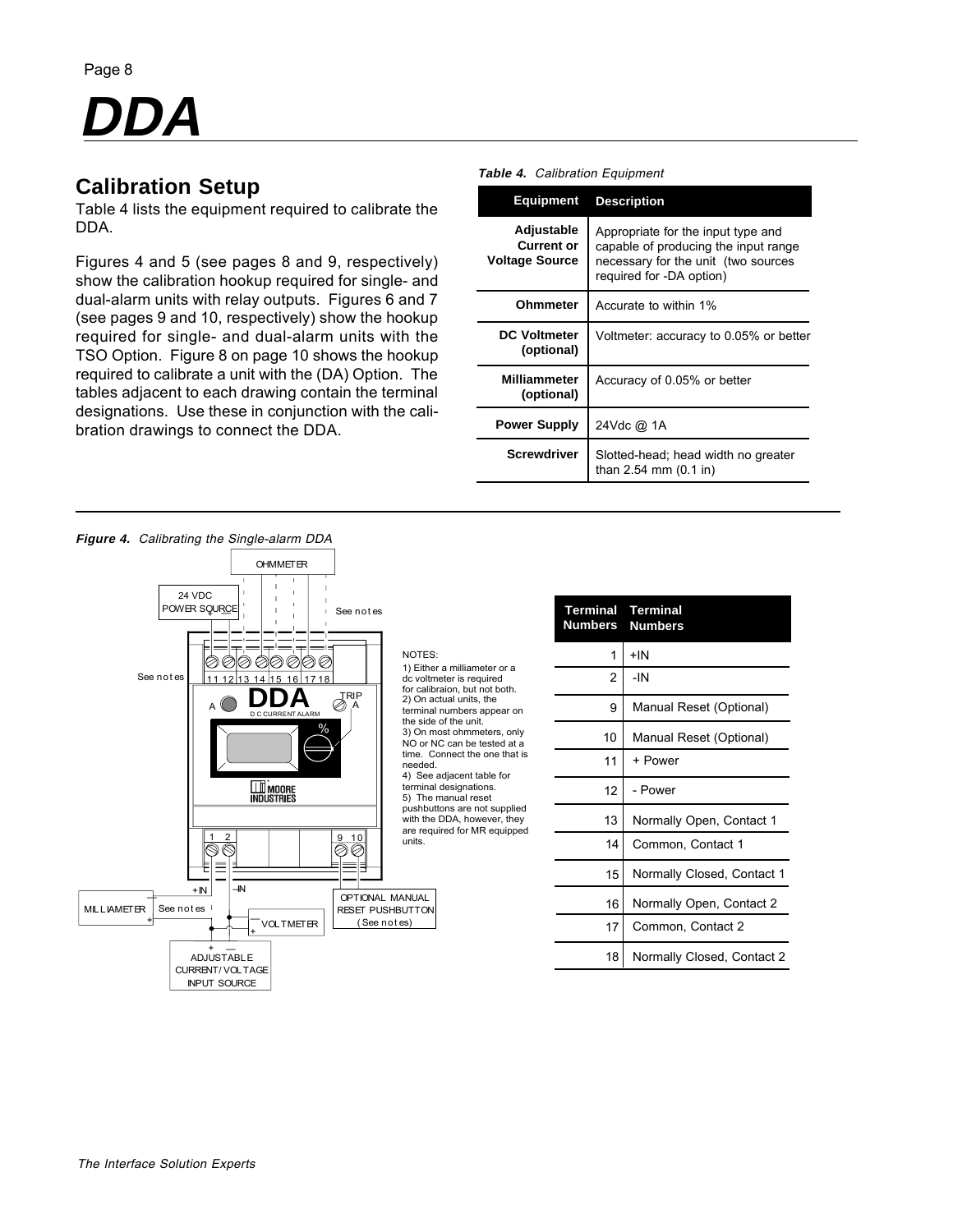



**Figure 6.** Calibrating Single-alarm DDAs with the Transistor Switch Output Option



NOTES: 1) On actual units, the terminal numbers apear on the side of the unit.

2) See adjacent table for terminal designations.

| <b>Terminal</b><br><b>Numbers</b> | <b>Terminal Labels</b>     |
|-----------------------------------|----------------------------|
| 1                                 | $+IN$                      |
| $\overline{2}$                    | -IN                        |
| 9                                 | Manual Reset, (Optional)   |
| 10                                | Manual Reset, (Optional)   |
| 11                                | + Power                    |
| 12                                | - Power                    |
| 13                                | + Transistor Switch Output |
| 14                                | - Transistor Switch Output |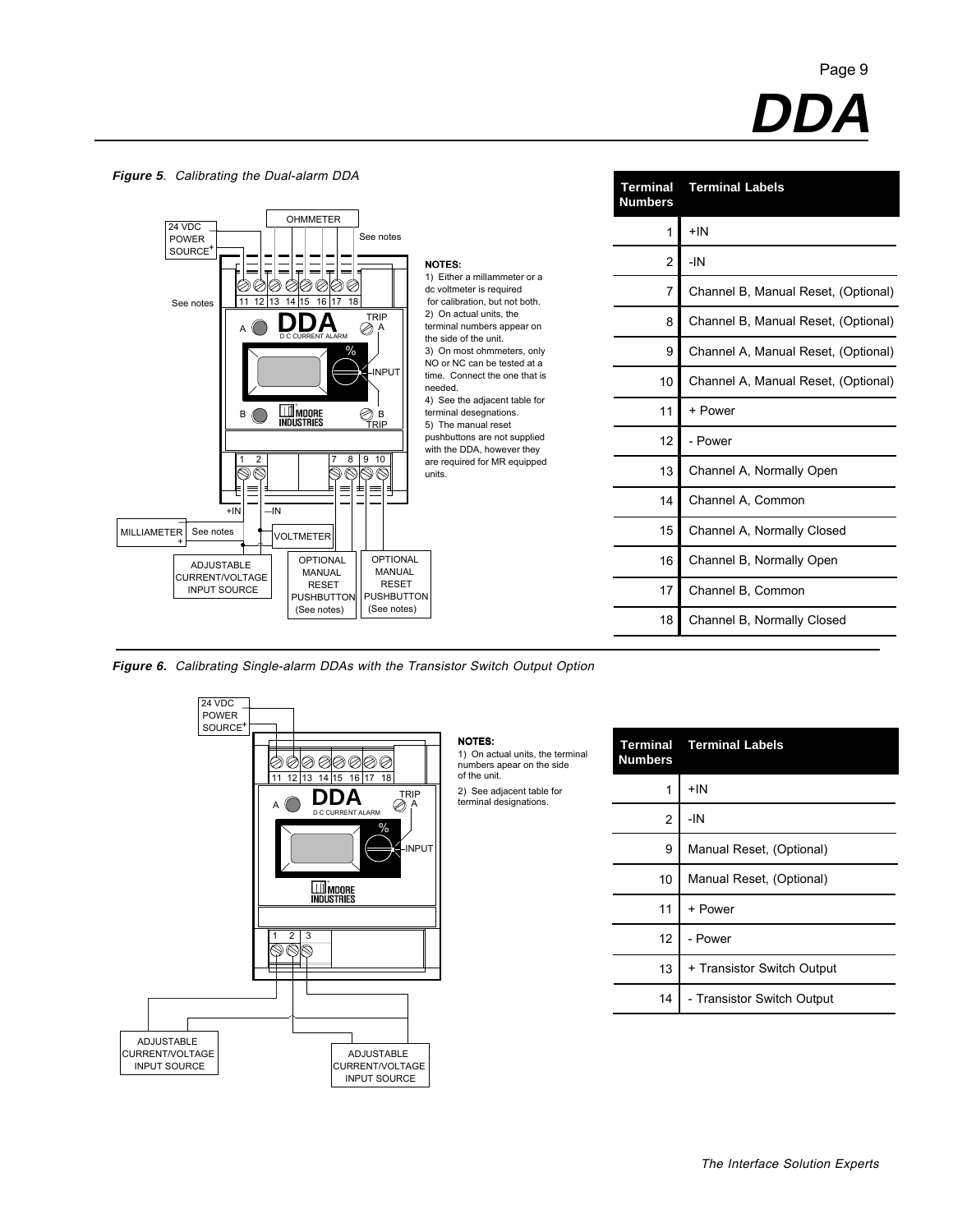# **DDA**



|  |  | <b>Figure 7.</b> Calibrating the Dual-alarm DDA with the Transistor Switch Output Option |  |
|--|--|------------------------------------------------------------------------------------------|--|
|  |  |                                                                                          |  |

| <b>Terminal</b><br><b>Numbers</b> | <b>Terminal Labels</b>                |
|-----------------------------------|---------------------------------------|
| 1                                 | $+IN$                                 |
| 2                                 | -IN                                   |
| 7                                 | Channel B, Manual Reset, (Optional)   |
| 8                                 | Channel B, Manual Reset, (Optional)   |
| 9                                 | Channel A, Manual Reset, (Optional)   |
| 10                                | Channel A, Manual Reset, (Optional)   |
| 11                                | + Power                               |
| 12                                | - Power                               |
| 13                                | + Channel A, Transistor Switch Output |
| 14                                | - Channel A, Transistor Switch Output |
| 17                                | + Channel B, Transistor Switch Output |
| 18                                | - Channel B, Transistor Switch Output |

**Figure 8.** Calibrating the DDA with the Deviation Alarm Option



| <b>Terminal Terminal</b><br><b>Numbers Labels</b> |             |
|---------------------------------------------------|-------------|
|                                                   | $+IN$       |
| $\overline{2}$                                    | + Reference |
| 3                                                 | Common      |
| 11                                                | + Power     |
| 12                                                | - Power     |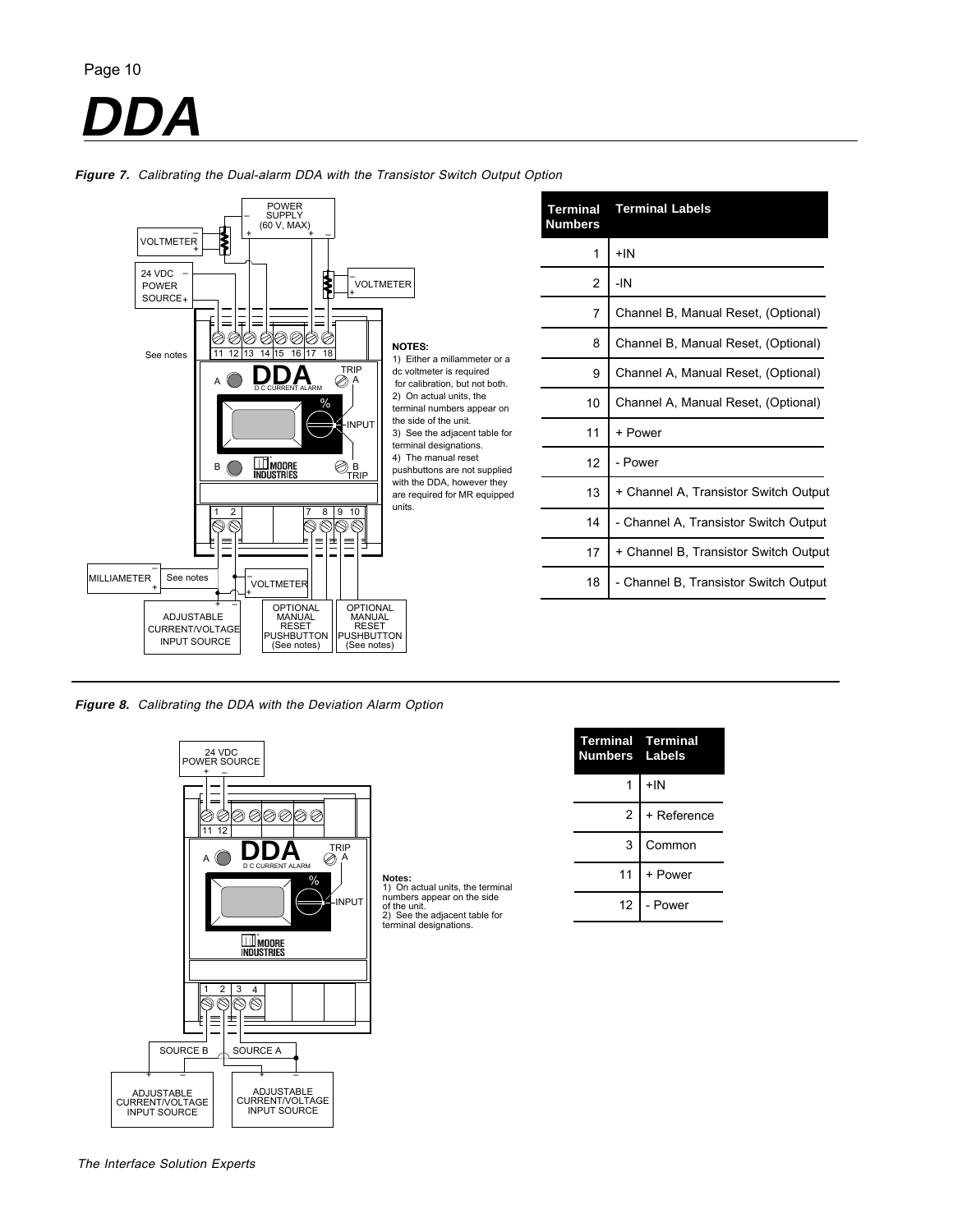### **Calibration Procedures**

Note: Before calibration, partially disassemble the DDA (see Figures 2 and 3 on pages 5 and 6, respectively).

DA equipped DDAs are calibrated differently than standard units (see page 12).

To calibrate the DDA:

- **1. Set jumpers J409 through J416 on PC4 for a high- or low-alarm (see Table 2 on page 7 and Figure 3 on page 6).**
- **2. Connect the DDA in the correct calibration hookup (see Figures 4-7 on pages 8-10).**
- **3. Turn the Display Control to INPUT.**
- **4. Apply power to the unit.**
- **5. Set the input signal to 0 percent of the input range. The DDA display should read 00.0. If not, adjust the Zero Potentiometer (R409) until 00.0 is displayed.**

#### Note:

On EU-equipped DDAs, the display may be set to any user-selected value less than 1999 by adjusting the Zero potentiometer (R409) (refer to Table 3 on page 7).

**6. Set the input signal source to 100 percent of the input range. The DDA's display should read 100.0. If not, adjust the Span Potentiometer (R410) until 100.0 is displayed (see Figure 3 on page 6).**

#### Note:

For units with the EU option, the display may be set to any user-selected value less than 1999 by adjusting the Span potentiometer (R410) (refer to Table 3 on page 7).

- **7. Verify the 0 and 100 percent readings by repeating steps 5-6. Then apply 25-, 50-, and 75 percent inputs to verify that the input is linear. If the input is not linear, repeat steps 5-6.**
- **8. Turn the Display Control to TRIP A.**
- **9. Adjust the TRIP A Potentiometer for a display reading of the desired trip point value, as a percent of span.**
- **10. For dual alarm units, turn the Display Control to TRIP B and repeat step 9 using the TRIP B Potentiometer.**
- **11. Turn the Display Control to INPUT and set the input source to a value outside the alarm range.**
- **12. Observe the DDA output (A or B) with an output monitoring device and increase or decrease the input towards the trip point setting.**
- **13. Verify the output trips at selected trip point settings by observing the reaction of the ohmmeter.**
- **14. Increase and decrease the input through the trip point setting and verify that the output changes state.**

#### Note:

Units with the MR Option require manual resetting after the input has exceeded the trip point. Reset the trip point manually after returning to the non-alarm range.

Units with the AR Option will trip after the input has remained beyond the trip point setting for the built-in time delay.

- Units with the AD Option will reset at a userselected setting (see page 12).
- **15. Disconnect calibration equipment and re-assemble the DDA.**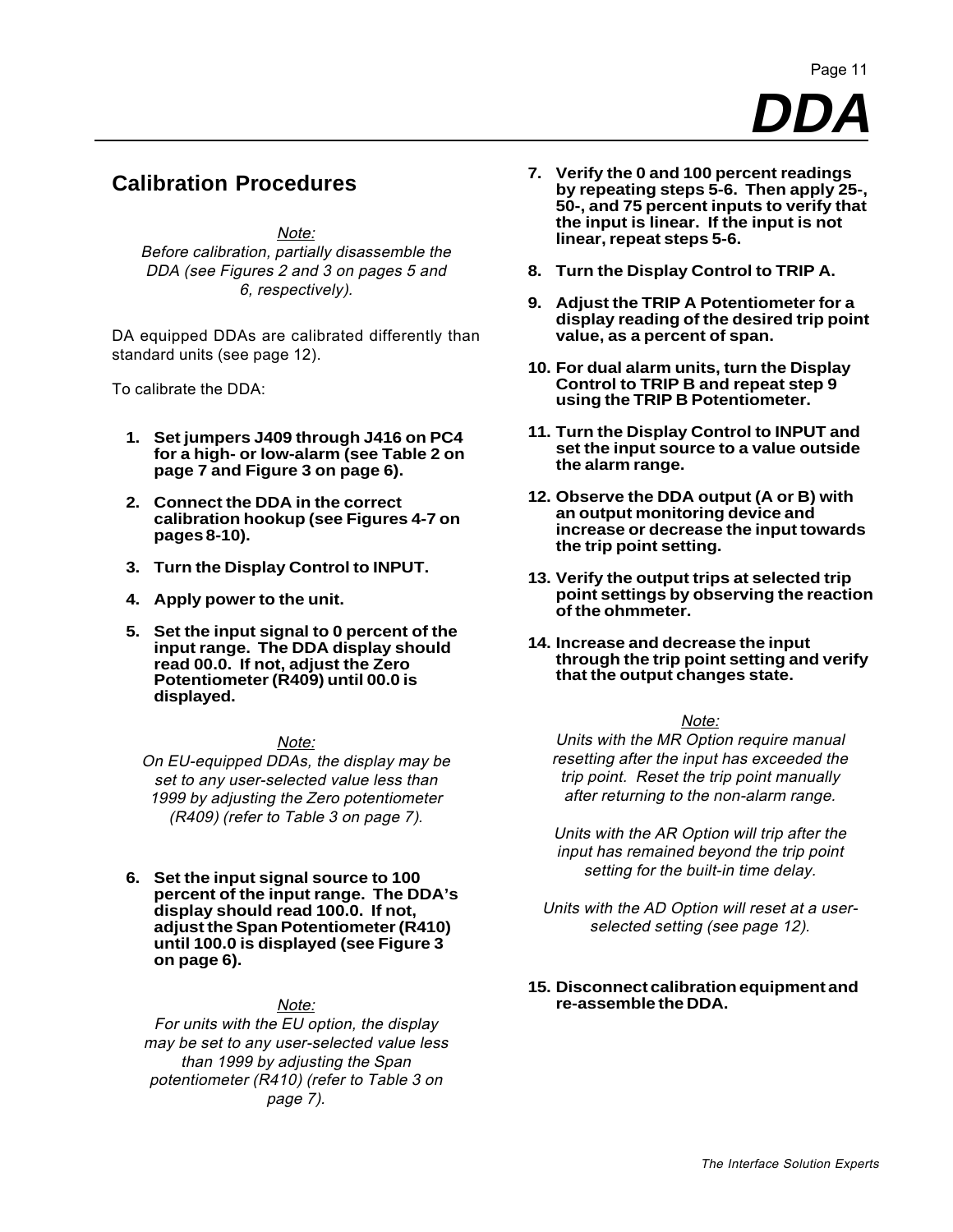# **DDA**

# **Setting Deadband for AD Equipped Units**

The Adjustable Dead Band (AD) Option provides an adjustable 1-20 percent deadband. After calibrating the DDA, deadband is set for AD equipped units by performing the following steps:

- **1. Turn the Deadband A Potentiometer (R429) fully counterclockwise (see Figure 3 on page 6).**
- **2. Apply power and an input signal equal to the desired trip point setting.**
- **3. Slowly turn the TRIP A Potentiometer on the front panel until the unit goes into an alarm state. Then turn the Deadband A Potentiometer fully clockwise.**
- **4. Apply an input signal equal to the desired reset point. Slowly turn the Deadband A potentiometer counterclockwise until the alarm resets (output returns to a non-alarm state).**
- **5. Increase and decrease input through trip point and deadband to verify reaction of output.**
- **6. For dual alarm units, repeat steps 1 through 5 for trip point B using the TRIP B and Deadband B Potentiometers**

### **Calibrating a Unit with the DA Option**

To calibrate units equipped with the DA Option, the DDA must be set up as shown in Figure 8 on page 10. Two input sources are required for this calibration procedure.

To calibrate DA equipped units:

- **1. Set input source A to 100 percent of input span and source B to 0 percent of input span.**
- **2. Adjust the Zero Potentiometer to a display reading of 00.0.**
- **3. Set input source A to 0 percent of input span and source B to 100 percent of input span.**
- **4. Adjust the Span Potentiometer for a display reading of 100.0.**
- **5. Set the input sources to the same values within the input span range. Verify that the display reading is 50.0.**
- **6. Select another value within the input span and set both sources to the new value. Verify that the display reading is 50.0.**
- **7. Change the input settings to various values and note that the display changes in proportion to the difference in the two inputs by adding or subtracting the difference from 50.0 percent.**
- **8. Disconnect the calibration equipment and reassemble the DDA.**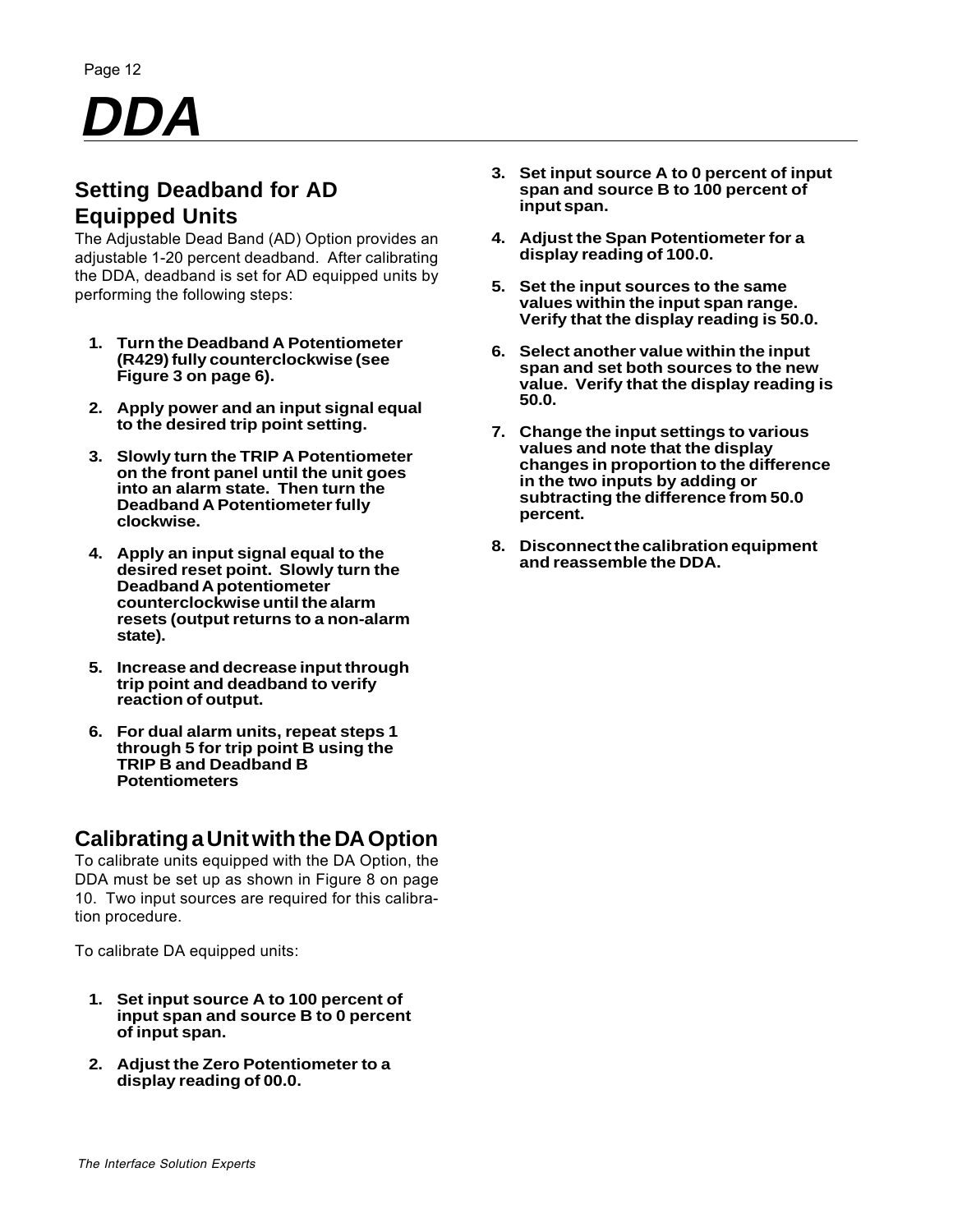**DDA** Page 13

# **Installation**

Installing the DDA consists of physically mounting the unit and making the appropriate electrical connections.

To mount the DDA on hat rail, place the upper extrusion on the back of the unit over the top edge of the hat rail. Insert the screwdriver over the bottom edge of the sliding retainer clip. Pull the clip down until the unit snaps onto the hat rail.

Figure 9 shows the outline dimensions of the DDA.

### **Mounting the DDA**

The standard DDA is designed to mount directly on a DIN-style, top-hat rail. With the optional DIN-style G-rail adaptor, the DDA can also be mounted on a DIN-style G-rail.

Note: Attention should be given to spacing beneath the unit to ensure adequate room for inserting the screwdriver required to mount and remove the unit (see Figure 9).

**Figure 9.** Dimensions of the DDA

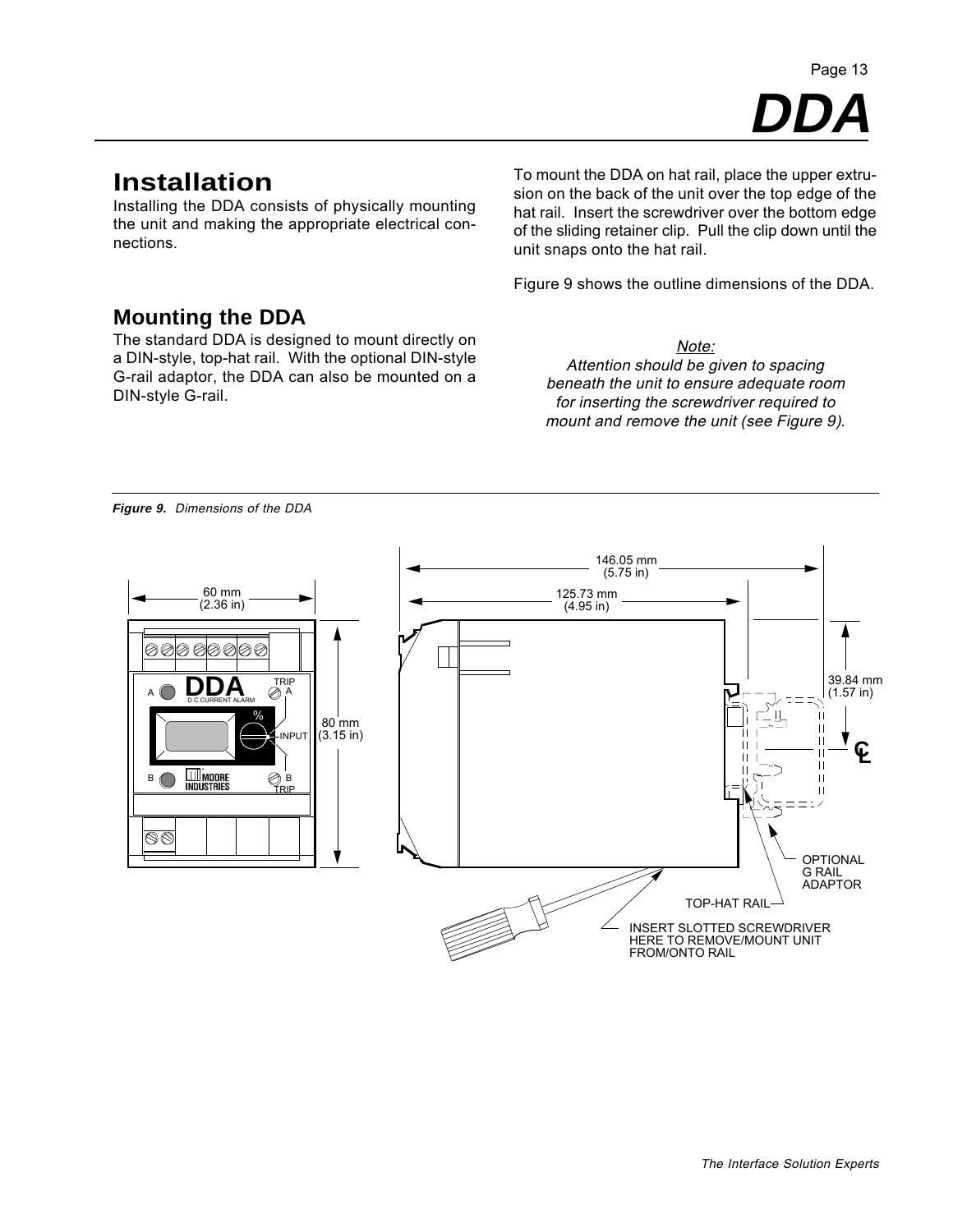

## **Making the Electrical Connections**

All electrical connections are made to removable blocks across the top and bottom of the front panel. Terminals are labeled on the top and bottom surfaces of the unit with the corresponding connection for each terminal.

Figures 10-20 on pages 14-21 illustrate typical installation hookups for the DDA. The tables adjacent to each drawing contain the terminal designations. Use these in conjunction with the drawings to install the DDA.

## **Recommended Ground Wiring Practices**

Moore Industries recommends the following ground wiring practices:

- Any Moore Industries product in a metal case or housing should be grounded.
- All input signals to, and output signals from, Moore Industries' products should be wired using a shielded, twisted pair technique. Shields are to be connected to an earth or safety ground at the unit itself.
- The maximum length of unshielded input and/or output signal wiring should be 2 inches.
- Static control procedures must be used when the cover or housing is removed from a unit.

# **CE Conformity**

Installation of any Moore Industries products that carry the CE certification (Commission Electrotechnique) **must** adhere to the guidelines above in order to meet the requirements set forth in applicable EMC (Electromagnetic Compatibility) directives (EN55011, EN 50082-1, EN50082-2, etc.)

Consult the factory for the most current information on products that have been CE certified.

# **Operation**

Once properly calibrated, connected, and powered, the DDA will operate reliably for an extended period of time. Unit maintenance is a simple check of terminal connections every six months. A specific maintenance schedule for the DDA should be developed based on the environment in which it is operated.

If a DDA begins to malfunction or to function below rated specifications, complete the following checklist before calling the factory for assistance:

- Verify that all electrical connections are clean and tight.
- Verify that the power source for the unit is supplying power at levels rated safe and appropriate according to product specifications.
- Verify that the process signal has not changed dramatically in an unexpected manner.
- Check the calibration of the instruments used in calibrating the DDA.
- Verify that other devices in the process loop are not the cause of the problem.
- Verify that input to output isolation still exists.
- If the unit is equipped with the MR option, verify that the shorting pushbutton is working properly.

If the difficulties continue, remove the unit from service and recalibrate. The removable terminal blocks on the front panel make it easy to replace the DDA without having to rewire.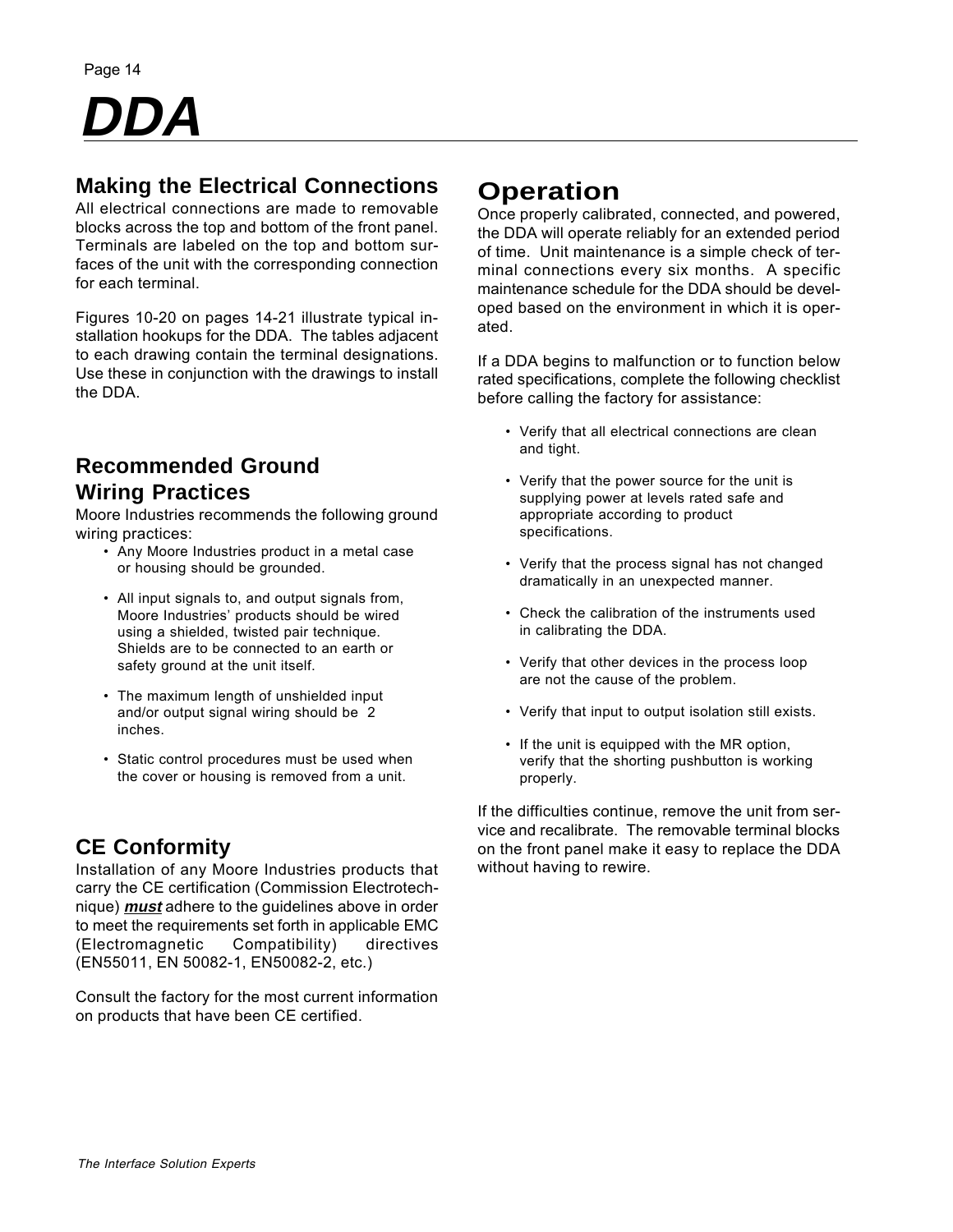**Figure 10.** Installing the Single-alarm DDA



**Figure 11.** Installing the Dual-alarm DDA



| <b>Terminal</b><br><b>Numbers</b> | <b>Terminal Labels</b>     |
|-----------------------------------|----------------------------|
| 1                                 | $+$ IN                     |
| 2                                 | $-IN$                      |
| 9                                 | Manual Reset, (Optional)   |
| 10                                | Manual Reset, (Optional)   |
| 11                                | + Power                    |
| 12                                | - Power                    |
| 13                                | Normally Open, Contact 1   |
| 14                                | Common, Contact 1          |
| 15                                | Normally Closed, Contact 1 |
| 16                                | Normally Open, Contact 2   |
| 17                                | Common, Contact 2          |
| 18                                | Normally Closed, Contact 2 |

| <b>Terminal</b><br><b>Numbers</b> | <b>Terminal Labels</b>              |
|-----------------------------------|-------------------------------------|
| 1                                 | $+$ IN                              |
| 2                                 | -IN                                 |
| 7                                 | Channel B, Manual Reset, (Optional) |
| 8                                 | Channel B, Manual Reset, (Optional) |
| 9                                 | Channel A, Manual Reset, (Optional) |
| 10                                | Channel A, Manual Reset, (Optional) |
| 11                                | + Power                             |
| 12                                | - Power                             |
| 13                                | Channel A, Normally Open            |
| 14                                | Channel A, Common                   |
| 15                                | Channel A, Normally Closed          |
| 16                                | Channel B, Normally Open            |
| 17                                | Channel B, Common                   |
| 18                                | Channel B, Normally Closed          |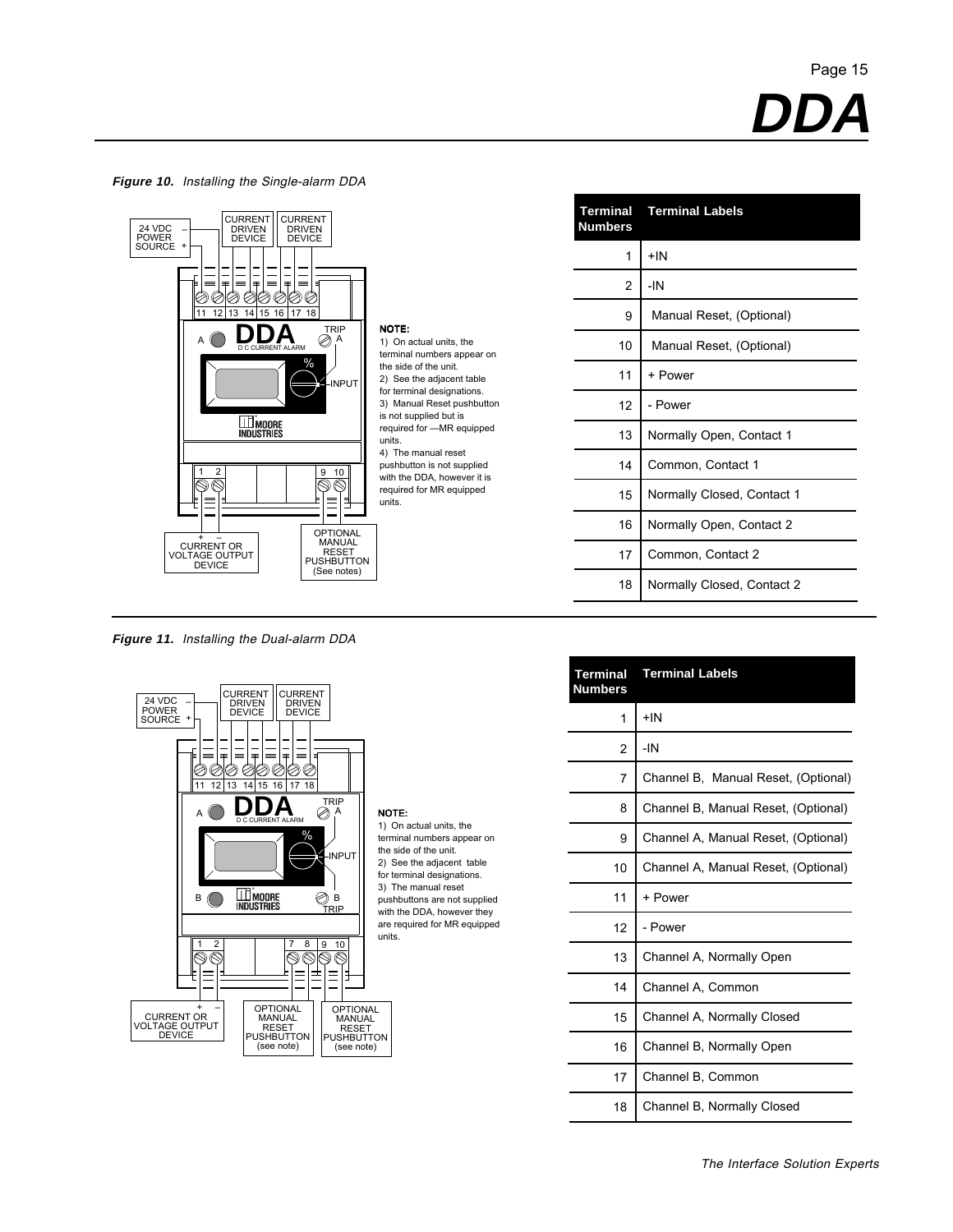# Page 16 **DDA**



**Figure 12.** Installing the Single-alarm DDA with the Transistor Switch Output Option

**Figure 13.** Installing the Dual-alarm DDA with the Transistor Switch Output Option



| <b>Terminal</b><br><b>Numbers</b> | <b>Terminal Labels</b>       |
|-----------------------------------|------------------------------|
| 1                                 | $+IN$                        |
| 2                                 | -IN                          |
| 7                                 | B Manual Reset, (Optional)   |
| 8                                 | B Manual Reset, (Optional)   |
| 9                                 | A Manual Reset, (Optional)   |
| 10                                | A Manual Reset, (Optional)   |
| 11                                | + Power                      |
| 12                                | - Power                      |
| 13                                | + A Transistor Switch Output |
| 14                                | - A Transistor Switch Output |
| 17                                | + B Transistor Switch Output |
| 18                                | - B Transistor Switch Output |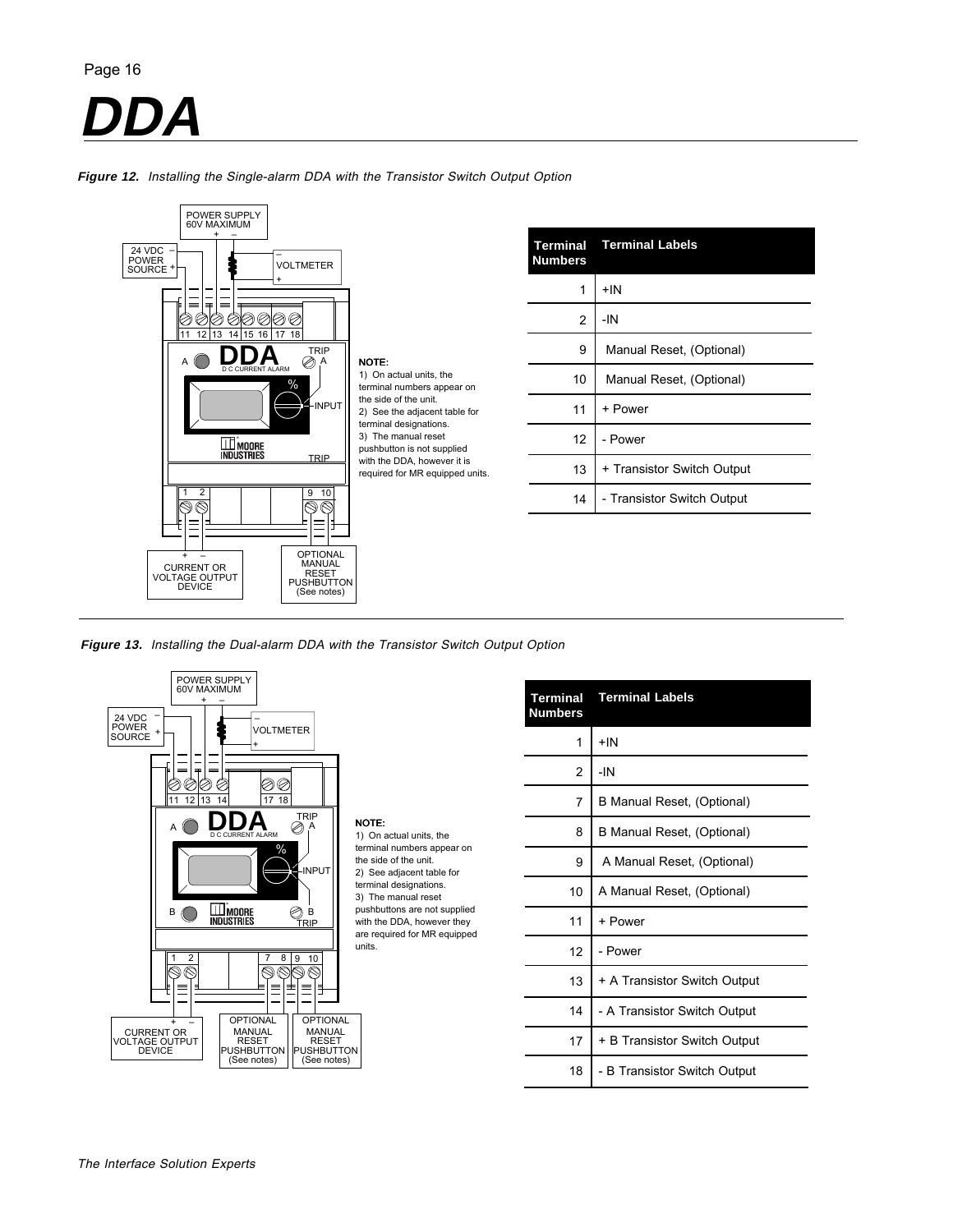

**Figure 14.** Installing the Dual-alarm DDA with the Double-Pole/Single-Throw, Normally Open Relays Option

NOT E: 1) On act ual unit s, t he t erminal numbers appear on t he side of t he unit . 2) See t he adjacent t able for t erminal designat ions. 3) The manual reset pushbuttons are not supplied wit h t he DDA, however t hey are required for MR equipped unit s.

| Terminal<br><b>Numbers</b> | <b>Terminal Labels</b>              |
|----------------------------|-------------------------------------|
| 1                          | $+IN$                               |
| 2                          | -IN                                 |
| 7                          | B Manual Reset, (Optional)          |
| 8                          | B Manual Reset, (Optional)          |
| 9                          | A Manual Reset, (Optional)          |
| 10                         | A Manual Reset, (Optional)          |
| 11                         | + Power                             |
| 12                         | - Power                             |
| 13                         | Channel A, Normally Open, Contact 1 |
| 14                         | Channel A, Common, Contact 1        |
| 15                         | Channel A, Normally Open, Contact 2 |
| 16                         | Channel A, Common, Contact 2        |
| 17                         | Channel B, Normally Open, Contact 1 |
| 18                         | Channel B, Common, Contact 1        |
| 19                         | Channel B, Normally Open, Contact 2 |
| 20                         | Channel B, Common, Contact 2        |
|                            |                                     |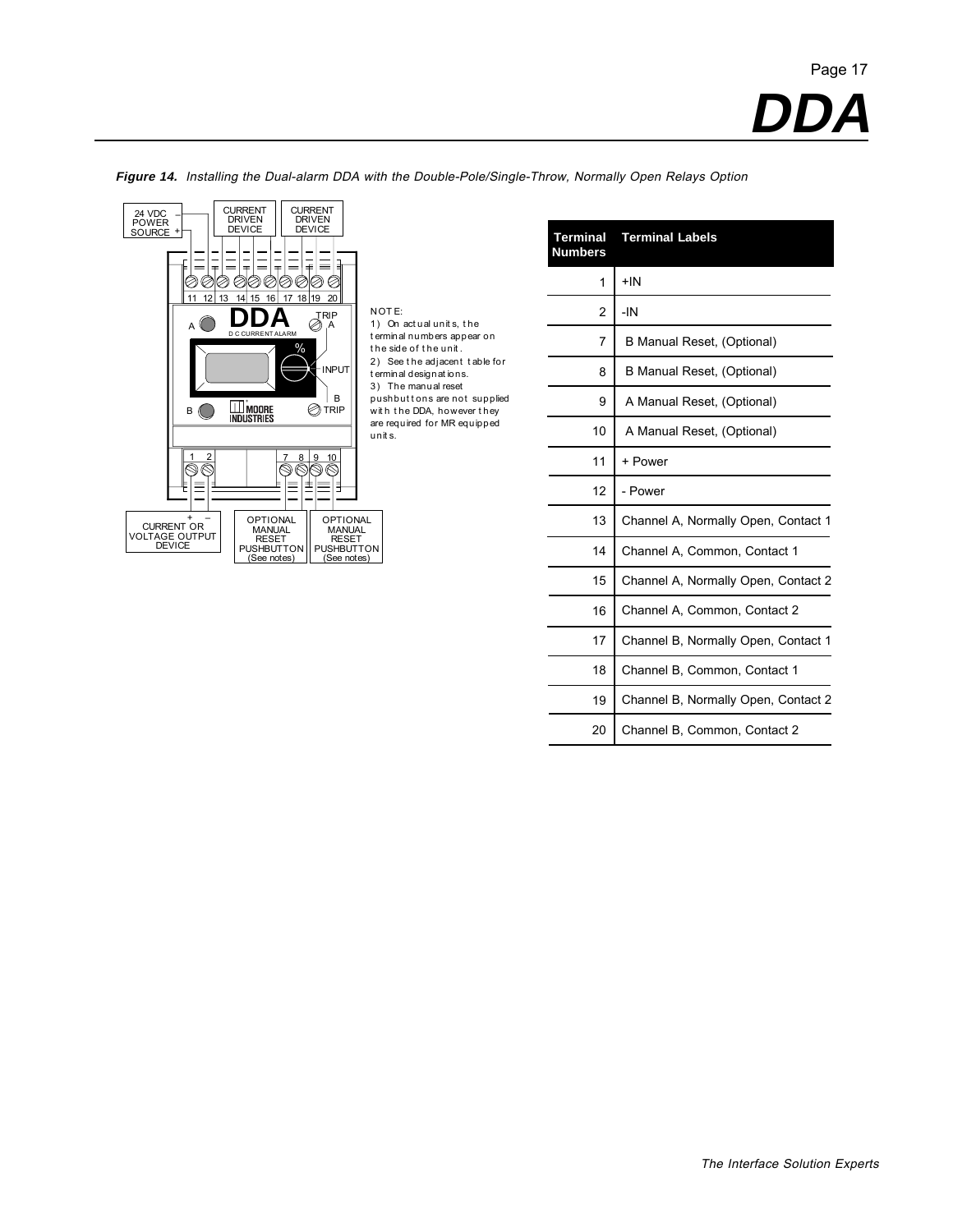# **DA**

**Figure 15.** Installing the Dual-alarm DDA with the Double-Pole/Single-Throw, Normally Closed Relays Option



NOT E: 1) On act ual unit s, t he t erminal numbers appear on t he side of t he unit . 2) See t he adjacent t able for t erminal designat ions. 3) The manual reset pushbut t ons are not supplied wit h t he DDA, however t hey are required for MR equipped unit s.

| <b>Terminal</b><br><b>Numbers</b> | <b>Terminal Labels</b>                |
|-----------------------------------|---------------------------------------|
| 1                                 | +IN                                   |
| 2                                 | -IN                                   |
| 7                                 | Channel B Manual Reset, (Optional)    |
| 8                                 | Channel B Manual Reset, (Optional)    |
| 9                                 | Channel A Manual Reset, (Optional)    |
| 10                                | Channel A Manual Reset, (Optional)    |
| 11                                | + Power                               |
| 12                                | - Power                               |
| 13                                | Channel A, Normally Closed, Contact 1 |
| 14                                | Channel A, Common, Contact 1          |
| 15                                | Channel A, Normally Closed, Contact 2 |
| 16                                | Channel A, Common, Contact 2          |
| 17                                | Channel B, Normally Closed, Contact 1 |
| 18                                | Channel B, Common, Contact 1          |
| 19                                | Channel B, Normally Closed, Contact 2 |
| 20                                | Channel B, Common, Contact 2          |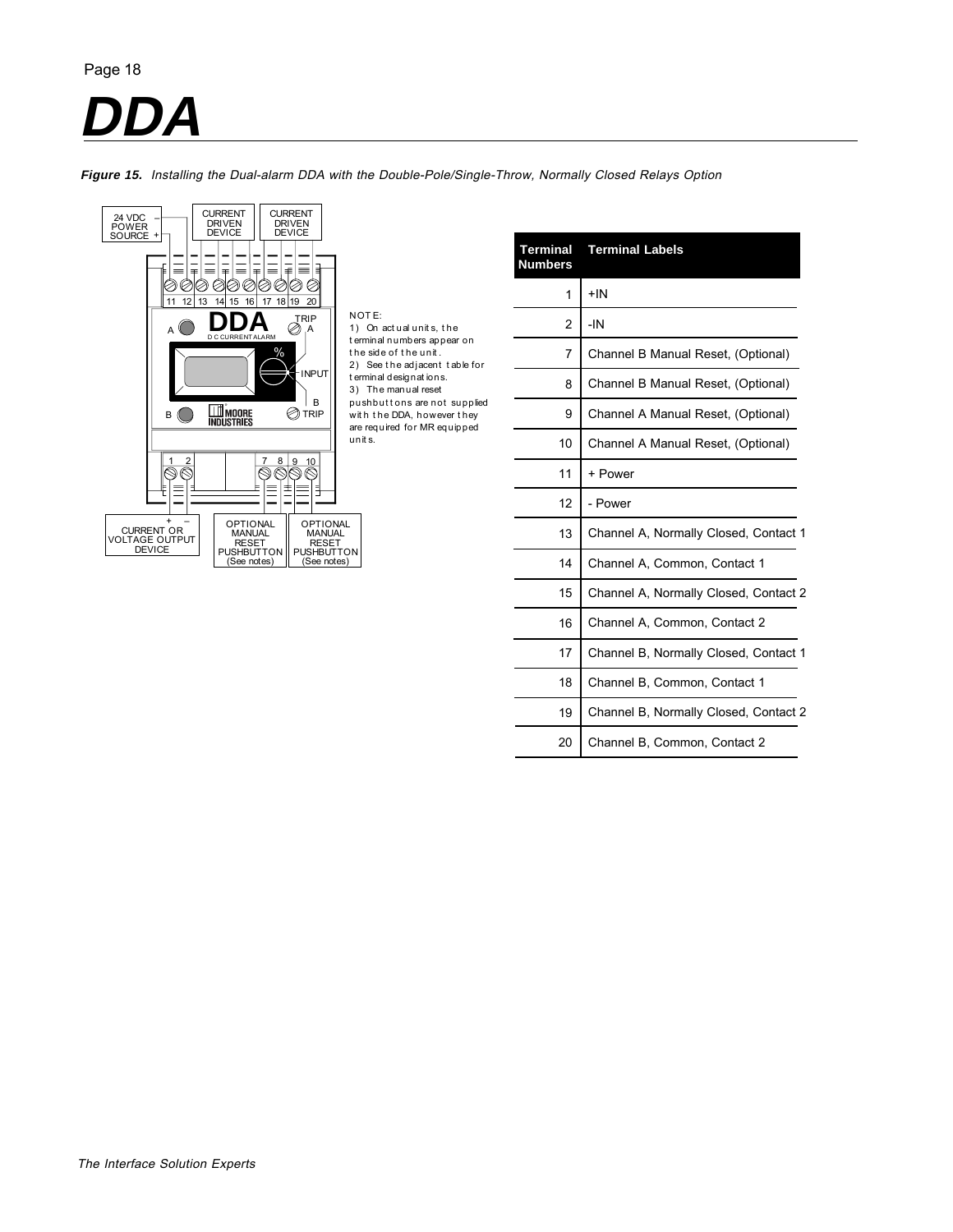**DDA**



**Figure 16.** Installing the Dual-alarm DDA with the Double-Pole/Single-Throw, Normally Open/Normally Closed Relays Option

| <b>Terminal</b><br><b>Numbers</b> | <b>Terminal Labels</b>                |
|-----------------------------------|---------------------------------------|
| 1                                 | $+IN$                                 |
| 2                                 | $-IN$                                 |
| 7                                 | B Manual Reset, (Optional)            |
| 8                                 | B Manual Reset, (Optional)            |
| 9                                 | A Manual Reset, (Optional)            |
| 10                                | A Manual Reset, (Optional)            |
| 11                                | + Power                               |
| 12                                | - Power                               |
| 13                                | Channel A, Normally Open, Contact 1   |
| 14                                | Channel A, Common, Contact 1          |
| 15                                | Channel A, Normally Closed, Contact 2 |
| 16                                | Channel A, Common, Contact 2          |
| 17                                | Channel B, Normally Open, Contact 1   |
| 18                                | Channel B, Common, Contact 1          |
| 19                                | Channel B, Normally Closed, Contact 2 |
| 20                                | Channel B, Common, Contact 2          |

**Figure 17.** Installing the Single-alarm DDA with the Deviation Alarm Option

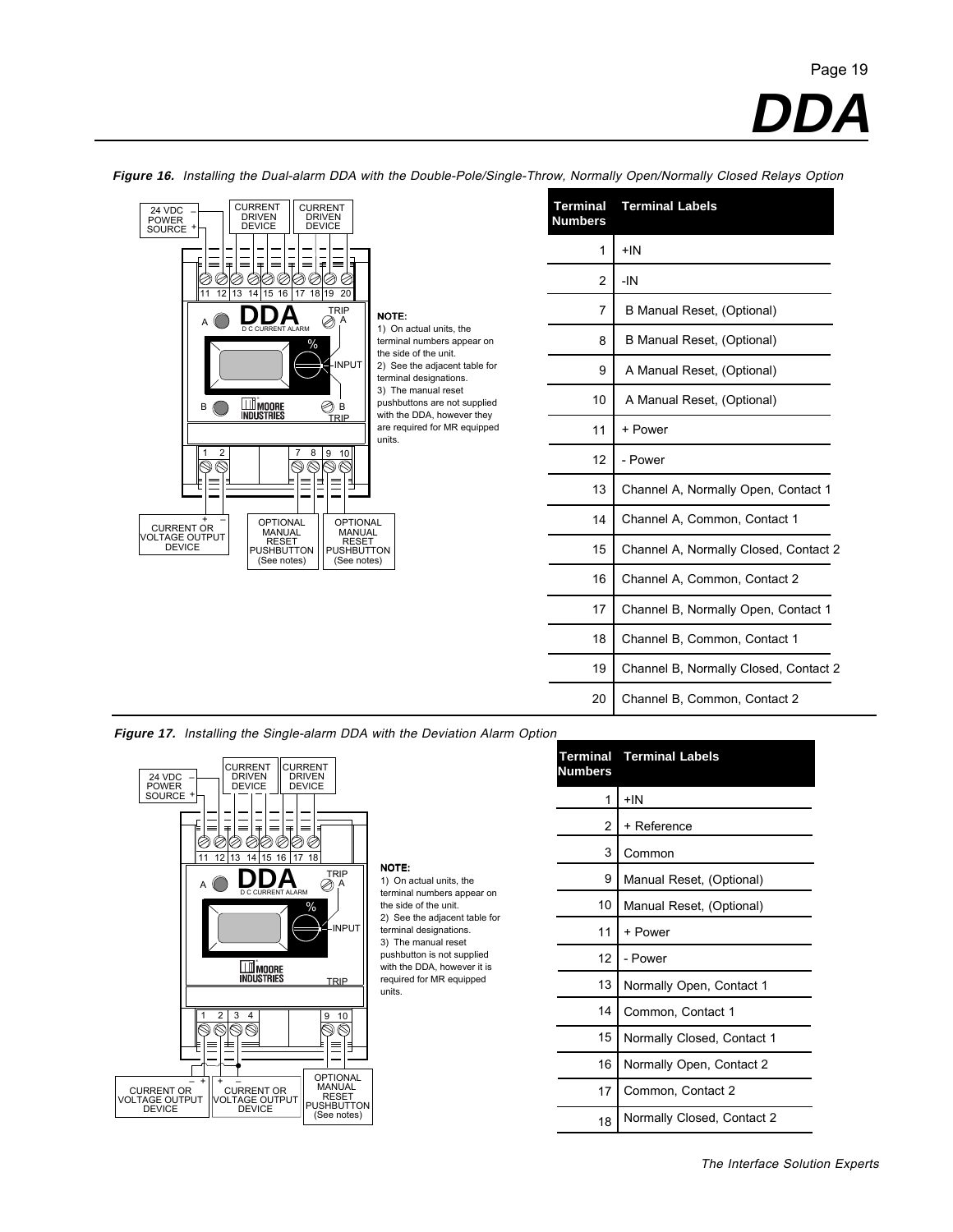**DDA**



**Figure 18.** Installing the Dual-alarm DDA with the Deviation Alarm Option

**Figure 19.** Installing the Single-alarm DDA with the Transmitter Excitation Option



| <u>Numbers</u> | <b>Terminal Terminal Labels</b> |
|----------------|---------------------------------|
| 1              | $+IN$                           |
| 2              | - IN                            |
| 4              | + Transmitter Excitation        |
| 9              | Manual Reset, (Optional)        |
| 10             | Manual Reset, (Optional)        |
| 11             | + Power                         |
| 12             | - Power                         |
| 13             | Normally Open, Contact 1        |
| 14             | Common, Contact 1               |
| 15             | Normally Closed, Contact 1      |
| 16             | Normally Open, Contact 2        |
| 17             | Common, Contact 2               |
| 18             | Normally Closed, Contact 2      |

Channel B, Normally Closed

18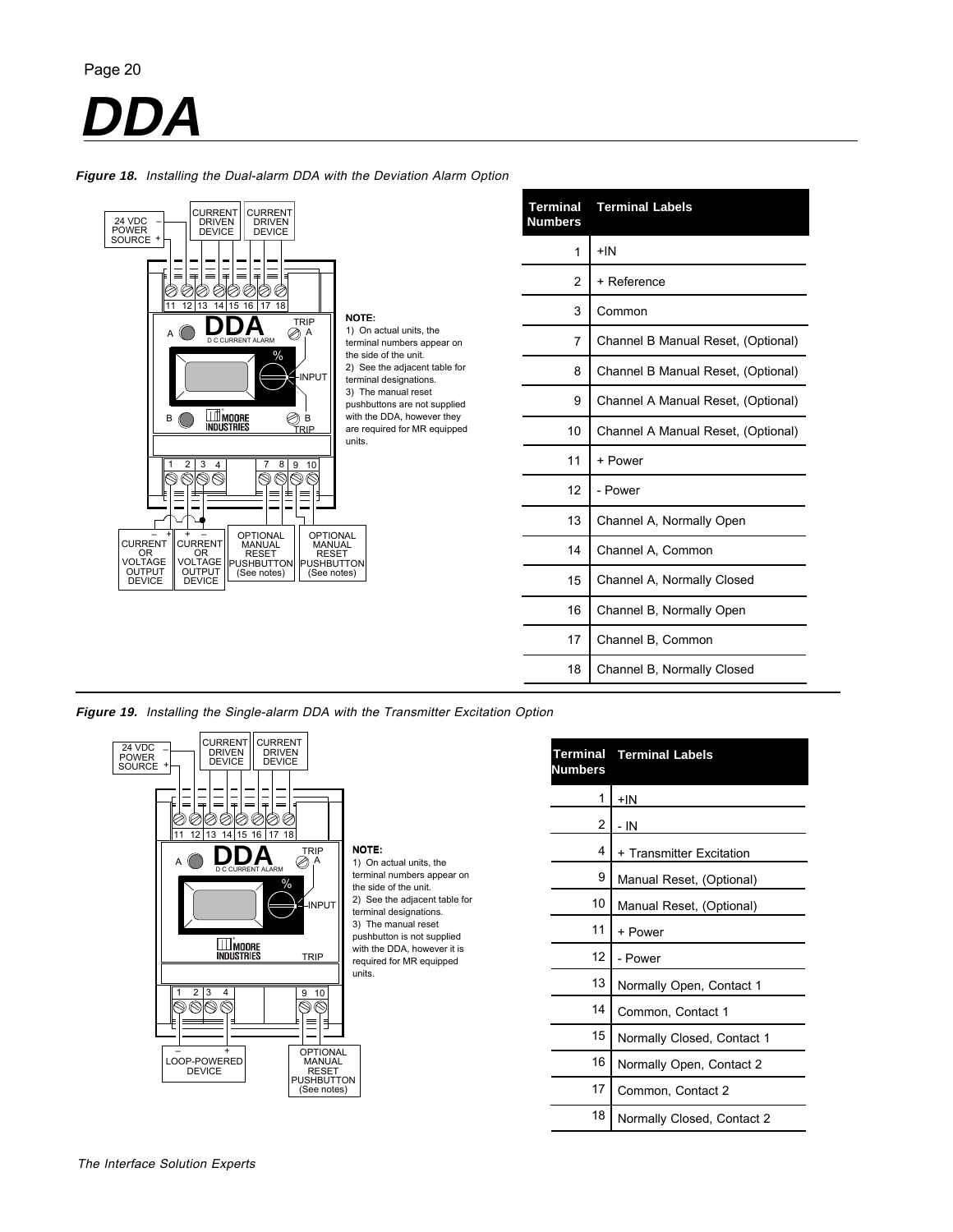| <b>CURRENT</b><br><b>CURRENT</b><br>24 VDC<br><b>DRIVEN</b><br><b>DRIVEN</b><br><b>POWER</b><br><b>DEVICE</b><br><b>DEVICE</b>                              | <b>Terminal</b><br><b>Numbers</b> | <b>Terminal Labels</b>     |
|-------------------------------------------------------------------------------------------------------------------------------------------------------------|-----------------------------------|----------------------------|
| SOURCE +                                                                                                                                                    |                                   | $+IN$                      |
| 手<br>±.<br>$=$<br>$=$<br>=<br>$=$<br>Ø<br>⊘<br>⊘                                                                                                            | 2                                 | $-IN$                      |
| 13 14 15 16<br>17 18<br>12 <sup>1</sup><br>11<br><b>NOTE:</b><br><b>TRIP</b>                                                                                | 4                                 | + Transmitter Excitation   |
| 1) On actual units, the<br>A<br>D.C.CURRENT ALARM<br>terminal numbers appear on<br>the side of the unit.<br>%                                               | 7                                 | B Manual Reset, (Optional) |
| 2) See the adjacent table for<br>-INPUT<br>terminal designations.                                                                                           | 8                                 | B Manual Reset, (Optional) |
| 3) The manual reset<br>pushbuttons are not supplied<br>with the DDA, however they                                                                           | 9                                 | A Manual Reset, (Optional) |
| <b>WANDORE</b><br>INDUSTRIES<br>$\bigotimes_{\underline{\underline{\mathsf{RIP}}}}\underline{\mathsf{L}}$<br>B<br>are required for MR equipped<br>units.    | 10                                | A Manual Reset, (Optional) |
| $\overline{2}$<br>3<br>8 <sup>9</sup><br>10<br>$\overline{4}$                                                                                               | 11                                | + Power                    |
| Ξ<br>╕                                                                                                                                                      | 12                                | - Power                    |
| <b>OPTIONAL</b><br><b>OPTIONAL</b>                                                                                                                          | 13                                | Channel A, Normally Open   |
| 4-20MA<br>MANUAL<br><b>MANUAL</b><br>LOOP-POWERED<br><b>RESET</b><br><b>RESET</b><br><b>DEVICE</b><br>PUSHBUTTON   PUSHBUTTON<br>(See notes)<br>(See notes) | 14                                | Channel A, Common          |
|                                                                                                                                                             | 15                                | Channel A, Normally Closed |
|                                                                                                                                                             |                                   | Channel B, Normally Open   |
|                                                                                                                                                             |                                   | Channel B, Common          |
|                                                                                                                                                             | 18                                | Channel B, Normally Closed |

#### **Figure 20.** Installing the Dual-alarm DDA with the Transmitter Excitation Option

## **Customer Support**

Moore Industries is recognized as the industry leader in delivering top quality to its customers in products and services. We perform a battery of stringent quality assurance checks on every unit we ship. If any Moore Industries product fails to perform up to rated specifications, call us for help. Our highly skilled staff of trained technicians and engineers pride themselves on their ability to provide timely, accurate, and practical answers to your process instrumentation questions. Factory phone numbers are on the back cover.

If problems involve a particular DDA, there are several pieces of information you can gather **before** you call the factory that will help our staff get you answers more efficiently. When you call, please have:

- The model number of the unit in question.
- The serial number of the unit in question.
- The job number (if available).
- The purchase order under which the unit was shipped (if available).